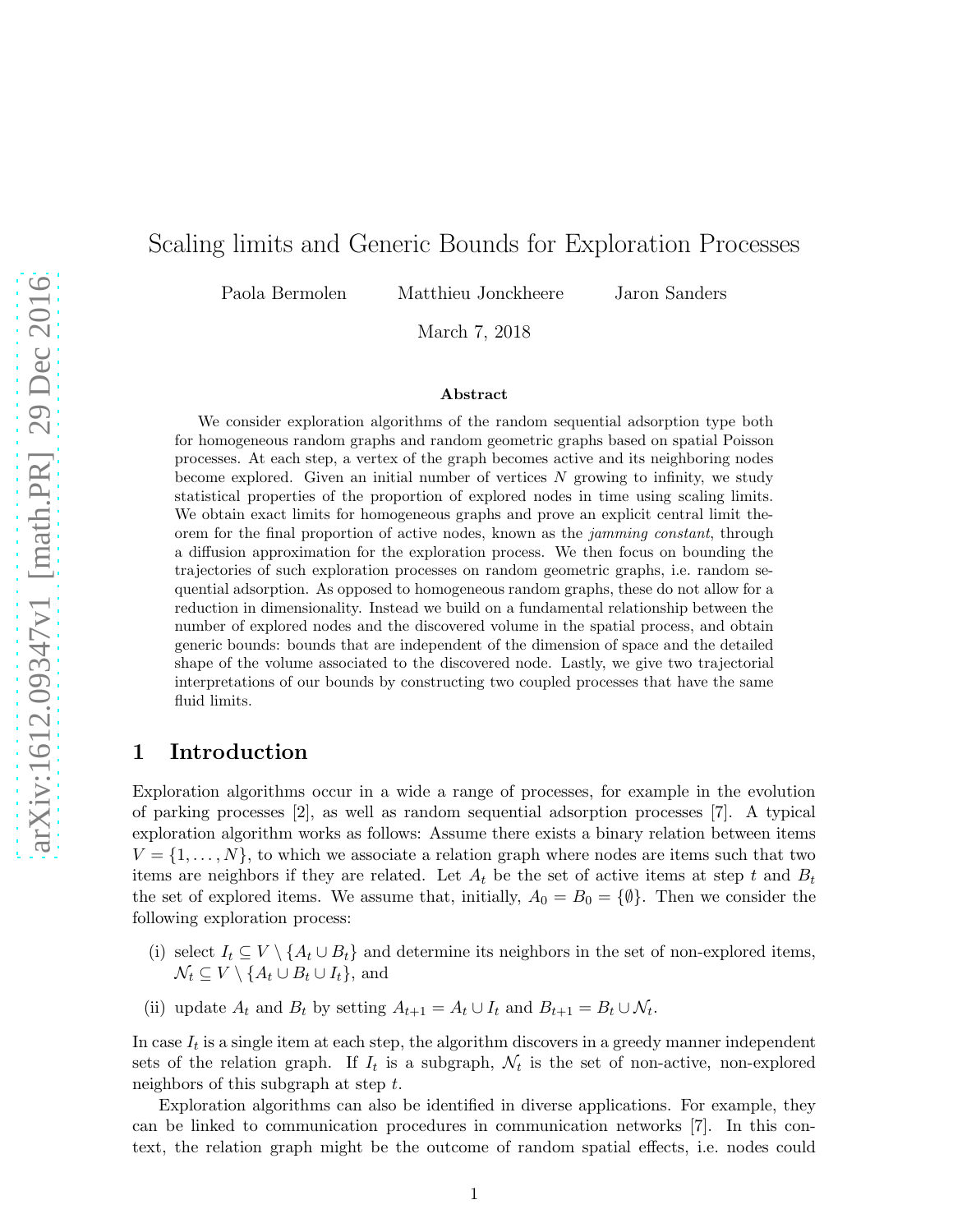be interacting through a geometry which itself can be random. This is certainly the case in wireless networks in which acceptable radio conditions have been defined based on the level of admissible interference between two competing nodes, so conditions that determine whether simultaneous communication is possible. These interference constraints can be modeled using a hardcore interference graph, in which an edge is present between two nodes if their radio conditions would impede a simultaneous communication [3].

Relation graphs and associated exploration processes can also be used to describe blockade effects in complex systems of interacting particles. Consider for instance gases of ultracold atoms that can change between a so-called Rydberg state and a ground state [8]. The essential feature of these gases is that once an atom is in its Rydberg state, it prevents neighboring atoms from reaching their Rydberg state. By modeling the dynamics of the excitation process as an exploration process on a relation graph (specifically, the canonical Erdös–Rényi  $(ER)$ ) graph), the statistical properties of the proportion of atoms ultimately in the Rydberg state were studied in [18]. This article formalizes and generalizes the heuristical arguments provided there.

The dimension needed to represent exploration algorithms as a Markov process is in general equal to the size of the underlying graph, N, and this impedes both the analysis and the ability to perform explicit calculations. To overcome these difficulties, we first assume that a homogeneity assumption holds for the relation between items. This allows us to describe the dynamics using a one-dimensional Markov process, instead of a prohibitively more complicated N-dimensional description. While this is a coarse simplification for many problems, it has the advantage that the analysis remains tractable. We then use classical tools of probability theory, specifically fluid limits and diffusion approximations, to derive computable characterizations of the performance of these exploration algorithms. In particular we provide not only convergence results but also error bounds. These techniques furthermore allow us to prove a Law of Large Numbers (LLN) as well as a Central Limit Theorem (CLT) for the proportion of active nodes in the jamming limit, i.e. at the end of the exploration.

While the techniques to obtain a LLN for the exploration process of the ER graph are well-known in the literature, see for instance the survey [5], our first contribution is to use such approaches to also obtain a LLN and CLT for the jamming constant (the final proportion of active nodes). Our results also cover exploration processes on other, sufficiently symmetric graphs. By next building on the recent results in [1], we can also give error bounds for the diffusion approximation, which in turn allows to construct confidence intervals for the jamming constant. These results have earlier been made available in the PhD thesis [17], as well as in the technical report [4].

Our new, second contribution consists of using the fluid and diffusion limits of exploration processes to obtain bounds for the more involved case of random geometric graphs. When the neighborhood relation is constructed using a spatial Poisson process and a geometric distance (say the Euclidean one), the correlations between edges of the graph have a much more complex structure. As underlined before, the exploration process can then not be reduced to the analysis of a one-dimensional Markov process. However, by building on a fundamental relationship between the number of explored nodes and the discovered volume in the spatial process (translating the properties of the Poisson process), we obtain bounds for the fluid limit of the exploration process. For both our lower and upper bound on the fluid limit, we propose a coupling of the original process with processes which have a lower and higher exploration rate, respectively.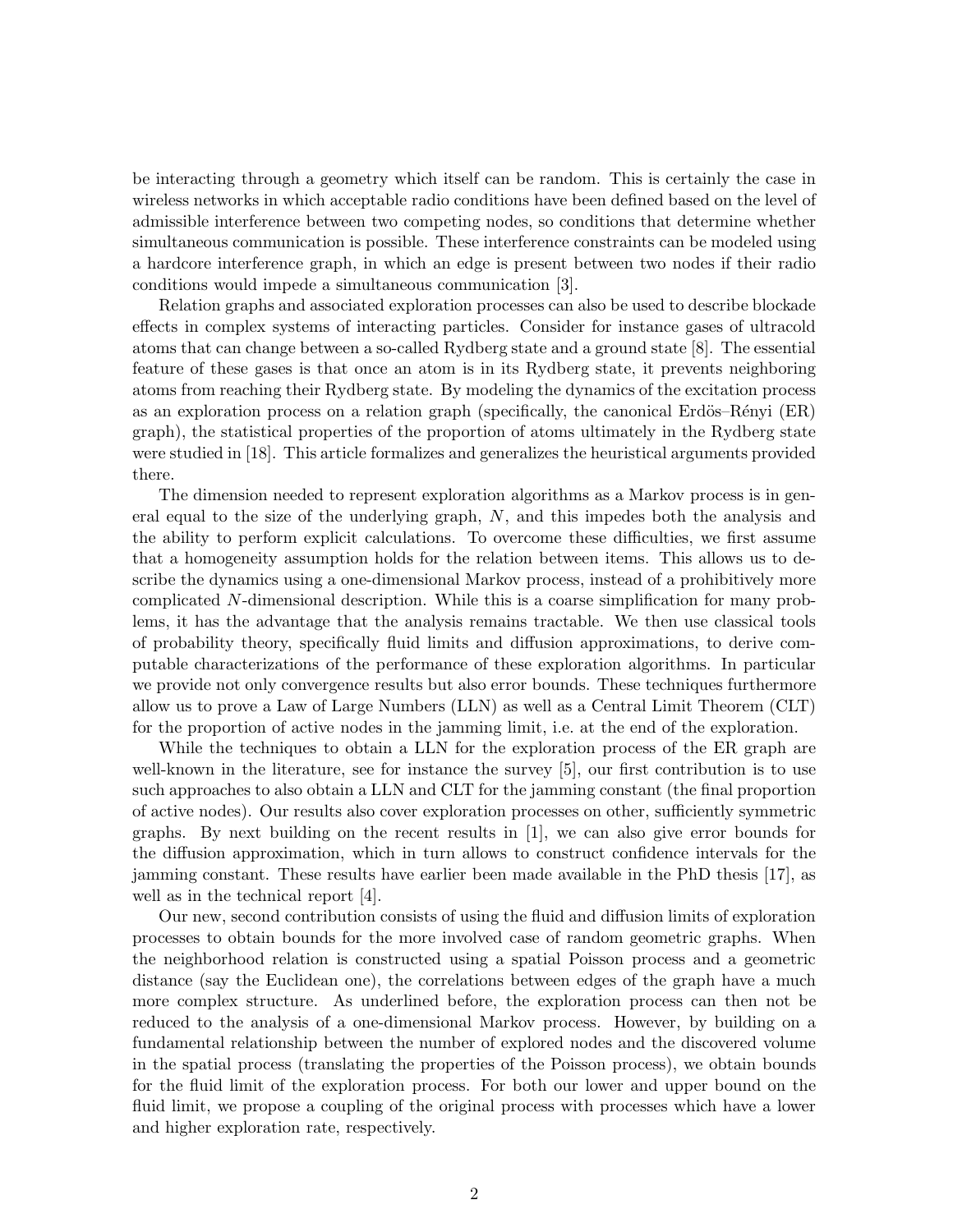The rest of the paper is structured as follows. In Section 2, we set the model for homogeneous and symmetric random graphs and obtain classical scaling limits in this context. Then, building on diffusion approximations errors bounds, we provide diffusion approximations for both the exploration process and the jamming constant. In Section 3, we characterize an important asymptotic relation between the mean discovered volume and the mean number of explored points for random relation graphs associated to Poisson point processes. Building on this relation, we obtain asymptotic bounds for the exploration process and provide trajectorial couplings for these bounds. Finally, in Section 4, we provide simulations of the exploration process and the jamming constant of the geometric random graph, which we compare to our bounds.

# 2 Fluid limit and diffusion approximation for homogeneous graphs

Assume from here on that precisely one item is selected in each step. Assume also the following homogeneity property on the graph  $\mathcal{G}$ :

**Assumption 2.1.** If  $(\mathcal{G}_1, \mathcal{G}_2)$  is a partition of  $\mathcal{G}$ , then the mean number of edges from  $\mathcal{G}_1$  to  $\mathcal{G}_2$  depends only on the size of the partition, i.e.  $|\mathcal{G}_1|$  and  $|\mathcal{G}_2|$ .

While Assumption (2.1) is not valid in cases such as random geometric graphs and random graphs with generic degree distribution, it is crucial to be able to describe the exploration process in one dimension. Assumption (2.1) can however be considered a reasonable approximation for many systems, and it is for example satisfied by ER random graphs. We refer the reader to [2] for a study of scaling limits in infinite dimension that applies to a larger class of problems.

If we let  $Z_n$  denote the number of explored items at step n, so  $Z_n = |A_n \cup B_n|$ , we have that

$$
Z_0 = 0, \text{ and } Z_n = Z_{n-1} + 1 + \xi_n. \tag{1}
$$

Here,  $\xi_n$  denotes the number of neighbors that the selected item has at step n in the remaining non-explored portion of the graph.

The distribution of  $\xi_n$  depends under Assumption (2.1) only on  $Z_{n-1}$ , which we will denote by  $\xi_{Z_{n-1}}$  with a slight abuse of notation. Assumption (2.1) also implies that the process  $\{Z_n\}_{n\in\mathbb{R}}$  is a discrete Markov process that takes values in  $\{0,\ldots,N\}$ , is strictly increasing, and has in  $N$  an absorbing state. The transition probabilities at step  $n$  of the process  $\{Z_n\}_{n\in\mathbb{R}}$  are therefore given by

$$
p_{xy}(n) = \mathbb{P}[Z_n = y | Z_{n-1} = x] = \mathbb{P}[\xi_x = y - x - 1] \text{ for } y > x.
$$
 (2)

If we now denote by  $p_N(\cdot, x)$  the distribution of the number of neighbors in  $\mathcal{G}_2$  of any vertex  $i \in \mathcal{G}_2$  given that  $(\mathcal{G}_1, \mathcal{G}_2)$  is a partition of  $\mathcal{G}$  with  $|\mathcal{G}_1| = x$ , the transition probabilities can be written as

$$
p_{x,x+k+1}(n) = \mathbb{P}[\xi_x = k] = p_N(k, x), \text{ with } k \ge 0.
$$
 (3)

In case of the ER random graph, in which an edge exists between a pair of nodes with probability p, the transition probabilities are given by the Binomial distribution, i.e.

$$
p_N(k,x) = \binom{N-x-1}{k} p^k (1-p)^{N-x-k-1}.
$$
\n(4)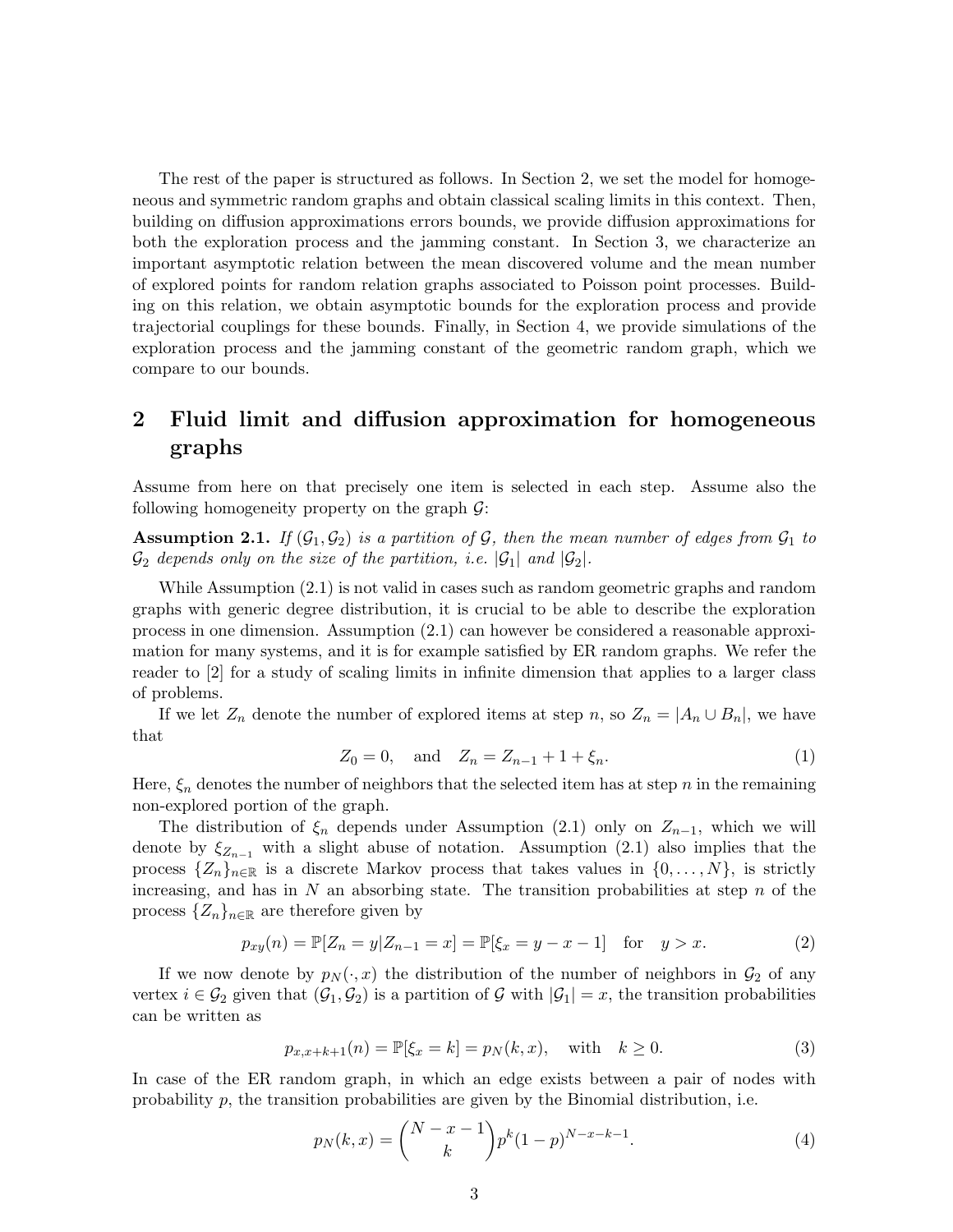Given a partition  $(\mathcal{G}_1, \mathcal{G}_2)$  of G such that  $|\mathcal{G}_1| = x$ , we denote by  $\gamma_N(x)$  the mean and by  $\psi_N(x)$  the variance of the number of neighbors in  $\mathcal{G}_2$  of a given vertex  $i \in \mathcal{G}_2$ , i.e.

$$
\gamma_N(x) = \sum_{k=0}^{N-1} k p_N(k, x), \quad \psi_N(x) = \sum_{k=0}^{N-1} (k - \gamma_N(x))^2 p_N(k, x). \tag{5}
$$

We also define  $\bar{\gamma}_N = \sup_x \gamma_N(x)$ ,  $\bar{\psi}_N = \sup_x \psi_N(x)$ .

Now consider the scaled process defined as the piece-wise constant trajectory process of

$$
Z_t^N = \frac{Z_{[tN]}}{N} \tag{6}
$$

for all  $t \geq 0$ . Here, [x] is the integer part of x. We derive a fluid limit for  $Z_t^N$  in Proposition 2.2. While the proof of convergence relies on classical techniques [5], we leverage these tools to also obtain error bounds along the way. The proof of Proposition 2.2 is deferred to Appendix A.

**Proposition 2.2.** If there exists a  $(C_L)$ -Lipschitz continuous function  $\gamma$  on  $\mathbb{R}^+$  such that

$$
\sup_{x} \left| \gamma_N(x) - \gamma \left( \frac{x}{N} \right) \right| \le \delta_N,
$$
\n(7)

then for  $p > 1$  and  $T > 0$ ,

$$
\|\sup_{s\in[0,T]}|Z_s^N - z(s)|\|_p \le \left(\delta_N T + \frac{1+\bar{\gamma}_N}{N} + \kappa_p \left\|\frac{M_{[TN]}}{N}\right\|_p\right) e^{C_L T},\tag{8}
$$

where  $\kappa_p = p/(p-1)$ , and  $z(t)$  denotes the solution to the deterministic differential equation

$$
\dot{z}(t) = 1 + \gamma(z(t)), \quad with \quad z(0) = 0, \quad for \quad t \leq T^* = \min\{s : z(s) = 1\}.
$$
 (9)

Here,  $M_n = Z_n - \sum_{i=0}^n (1 + \gamma_N(Z_i))$  denotes a global martingale. For  $p = 2$ , the bound reduces to

$$
\|\sup_{t\in[0,T]}|Z^N(t) - z(t)||_2 \le \left(\delta_N T + \frac{1+\bar{\gamma}_N}{N} + 2\sqrt{\frac{\bar{\psi}_N T}{N}}\right) \exp\left(C_L T\right) = \omega_N. \tag{10}
$$

**Corollary 2.3.** If the distribution of the number of neighbors is such that  $\delta_N \to 0$  as  $N \to \infty$ ,  $\bar{\gamma}_N = o(N)$ , and  $\bar{\psi}_N = o(N)$ , then the scaled process  $Z_t^N$  converges to  $z(t)$  in  $L^1$  uniformly on compact time intervals.

We now proceed and derive a diffusion approximation theorem for the scaled number of explored items  $Z_t^N$ . The convergence proof relies similarly on classical techniques, which we again leverage to determine error bounds. To that end, we apply results of [11] which are based on results by Komlós–Major–Tusnády  $[9, 10]$ . The results in [11] allow one to construct a Brownian motion and either a Poisson process or random walk on the same probability space. Since we are concerned with discrete time, we need to consider the random walk case, see also [1]. In order to obtain explicit error bounds, we impose stronger assumptions on the transitions probabilities than would be needed when only proving convergence. Our proof of Proposition 2.4 can be found in Appendix B.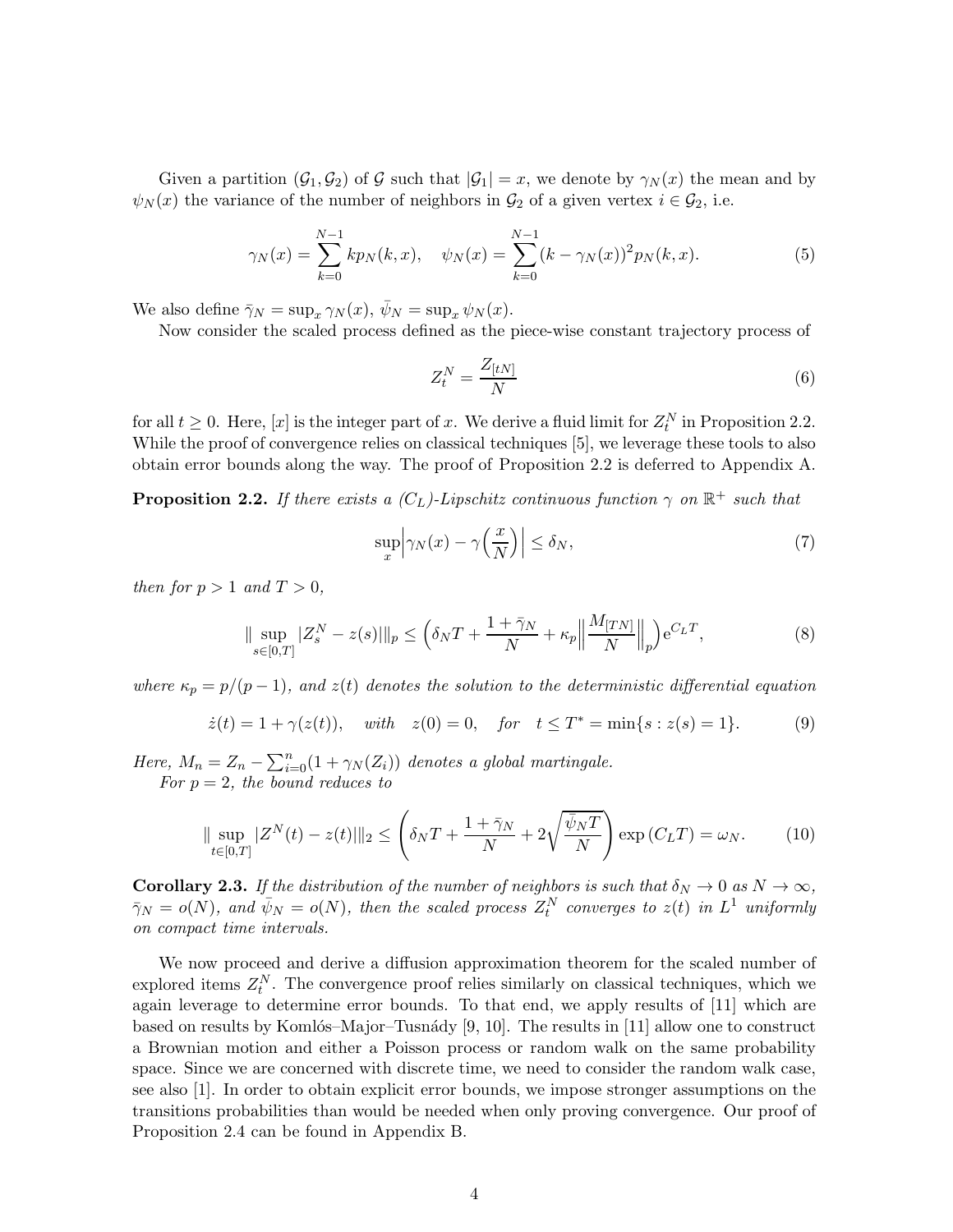**Proposition 2.4.** If there exists a function p on  $(\mathbb{N}, \mathbb{R}_+)$ , and a sequence  $(\epsilon_k)_{k=0,1,\dots}$  such that

$$
|p_N(k, [Nx]) - p(k, x)| \le \frac{\epsilon_k}{N},
$$
  
\n
$$
|p(x, x + k) - p(y, y + k)| \le M\epsilon_k |x - y|,
$$
  
\n
$$
\sum_k k^2 |p(x, x + k)^{1/2} - p(y, y + k)^{1/2}|^2 \le M|x - y|^2
$$
\n(11)

and

$$
\sum_{k} k \epsilon_k^{1/2} < \infty,\tag{12}
$$

and if  $\gamma$  is twice differentiable with bounded first and second derivatives, then the process

$$
W_t^N = \sqrt{N}(Z_t^N - z(t))
$$
\n(13)

converges in distribution towards  $W_t$ , the unique solution of the stochastic differential equation

$$
dW(t) = \gamma'(z(t))W(t) dt + \sqrt{\beta'(t)} dB_1(t).
$$
\n(14)

Here,  $B_1(t)$  denotes a standard Brownian motion,  $\beta(t) = \int_0^t \psi(z(s)) ds$ , and  $z(t)$  is the solution of (9). Furthermore,

$$
\mathbb{E}\left[\sup_{t\leq T}|W_t^N - W_t|\right] \leq C\frac{\log(N)}{\sqrt{N}}.\tag{15}
$$

#### 2.1 LLN and CLT for the hitting time

The exploration algorithm finishes at time

$$
T_N^* = \inf\{\tau \in \mathbb{N}_+ | Z_\tau = N\} \le N < \infty,\tag{16}
$$

which is a hitting time for the Markov process. Since the algorithm adds precisely one node at each step, we have that the final number of active items is exactly  $T_N^*$ , i.e.  $A_{T_N^*} = T_N^*$ . Because we wish to determine the statistical properties of  $A_{T_N^*}$ , we will seek not only a first-order approximation for  $T_N^*$ , but also prove a central limit theorem result as the initial number of items  $N$  goes to infinity.

Since the exploration process converges to the fluid limit  $z(t)$ , we can anticipate that an appropriately scaled hitting time  $T_N^*$  converges to  $T^*$ , the solution to  $z(T^*) = 1$ . This intuition is formalized in the LLN result for  $T_N^*/N$  in Proposition 2.5. Its proof is in Appendix C.

**Proposition 2.5.** For all  $\delta > 0$ ,

$$
\mathbb{P}\Big[\Big|\frac{T_N^*}{N} - T^*\Big| \ge \delta\Big] \le \frac{2\omega_N}{\delta}.\tag{17}
$$

Moreover if  $\gamma$  is continuous, non-increasing with  $\gamma(1) = 0$ , then there exists a constant C for sufficiently small  $\delta$  so that

$$
\left\|\frac{T_N^*}{N} - T^*\right\|_2 \le C\omega_N := \Omega_N\tag{18}
$$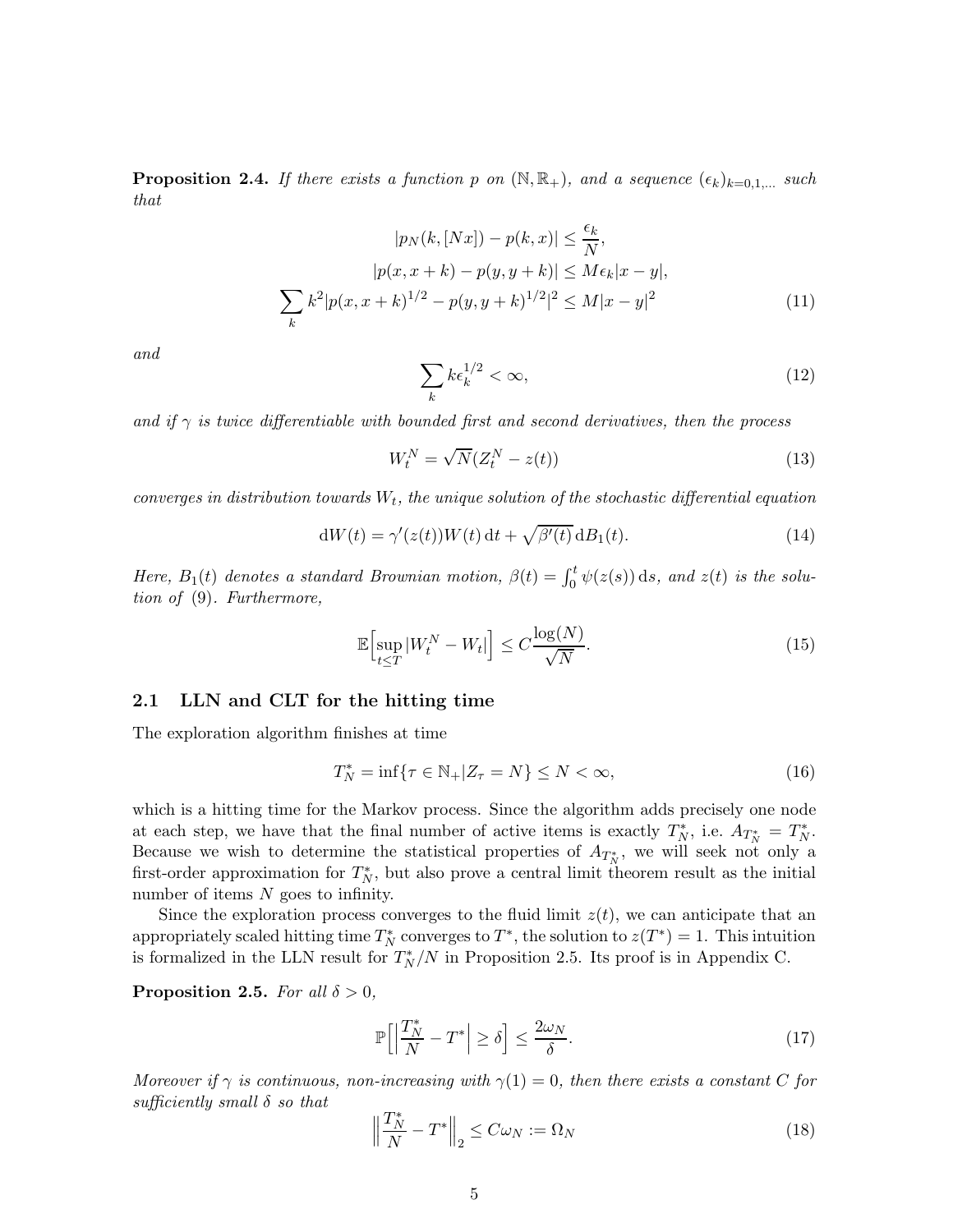**Corollary 2.6.** If the distribution of the number of neighbors is such that  $\delta_N \to 0$  as  $N \to \infty$ ,  $\bar{\gamma}_N = o(N)$ , and  $\bar{\psi}_N = o(N)$ , then the proportion of active items  $T_N^*/N$  converges in  $L^1$  to  $T^*$ .

The LLN in Proposition 2.5 provides us formally with a candidate,  $T^*$ , around which to center  $T_N^*/N$  and subsequently prove the CLT result in Proposition 2.7. We defer to Appendix D for its proof.

**Proposition 2.7.** There exist constants  $C_1$ ,  $C_2$  such that the expectation of the random variable  $\sqrt{N}(T_N^*/N - T^*)$  centered around  $-W_T^*$  is bounded by

$$
\mathbb{E}\left[\left|\sqrt{N}\left(\frac{T_N^*}{N} - T^*\right) + W_{T^*}\right|\right] \tag{19}
$$
\n
$$
\leq C_1 \omega_N^2 \sqrt{N} + \left(\bar{\psi}_N \Omega_N + \frac{\bar{\psi}_N}{N}\right)^{\frac{1}{2}} + C_2 \frac{\log(N)}{\sqrt{N}} + \frac{1 + \bar{\gamma}_N}{\sqrt{N}}.
$$

Moreover, if the distribution of the number of neighbors is such that  $\delta_N = o(1/\sqrt{N})$ ,  $\bar{\gamma}_N =$  $o(\sqrt{N})$ , and  $\bar{\psi}_N = o(N^{1/4})$ , then  $\sqrt{N}(T_N^*/N - T^*)$  converges in  $L^1$  to  $W_{T^*}$  that is a centered Gaussian random variable with variance

$$
\sigma^2 = m(T^*) = \mathbb{E}[W_{T^*}^2],\tag{20}
$$

and where  $m(t) = \mathbb{E}[W_t^2]$  solves the differential equation

$$
\dot{m}(t) = -2\dot{\gamma}(z(t))m(t) + \dot{\beta}(t), \quad \text{with} \quad m(0) = 0. \tag{21}
$$

#### 2.2 Case: ER random graph

We now illustrate our results through an application of Propositions 2.2, 2.7 to the case of the ER random graph. We point interested readers to [6] for the analysis of another, more involved example of an exploration on a graph with sufficient symmetry.

Suppose that given N the graph  $G = G(N, c/N)$  is a sparse ER graph, i.e.  $p_N(\cdot, x)$  is the probability mass function of the binomial distribution  $\text{Bin}(N - x - 1, c/N)$  with  $c > 0$ . Additionally, suppose that  $N-1$  is Poisson distributed with parameter h. The mean and variance of  $p_N(.,x)$  are then given by

$$
\gamma_N(x) = (N - x - 1)\frac{c}{N}, \quad \psi_N(x) = (N - x - 1)\frac{c}{N}\left(1 - \frac{c}{N}\right).
$$
 (22)

Let  $\gamma(x) = c(1-x)$ . Condition (7) is then satisfied with  $\delta_N = c/N$ , and as Lipschitz constant  $C_L = c$  suffices. Moreover,  $\bar{\gamma}_N, \bar{\psi}_N \leq c$ . The deterministic differential equation in (9) reads

$$
\dot{z}(t) = 1 + c(1 - z(t)) = (1 + c) - cz(t), \quad \text{with} \quad z(0) = 0.
$$
 (23)

This differential system can be explicitly solved, giving

$$
z(t) = \frac{1+c}{c} \left( 1 - e^{-ct} \right).
$$
 (24)

Observe that  $\lim_{t\to\infty} z(t) = (1+c)/c > 1$ , implying the existence of a finite, constant solution  $T^*$  to  $z(T^*) = 1$ . Solving this equation, we find that

$$
T^* = \frac{\ln(1+c)}{c},
$$
\n(25)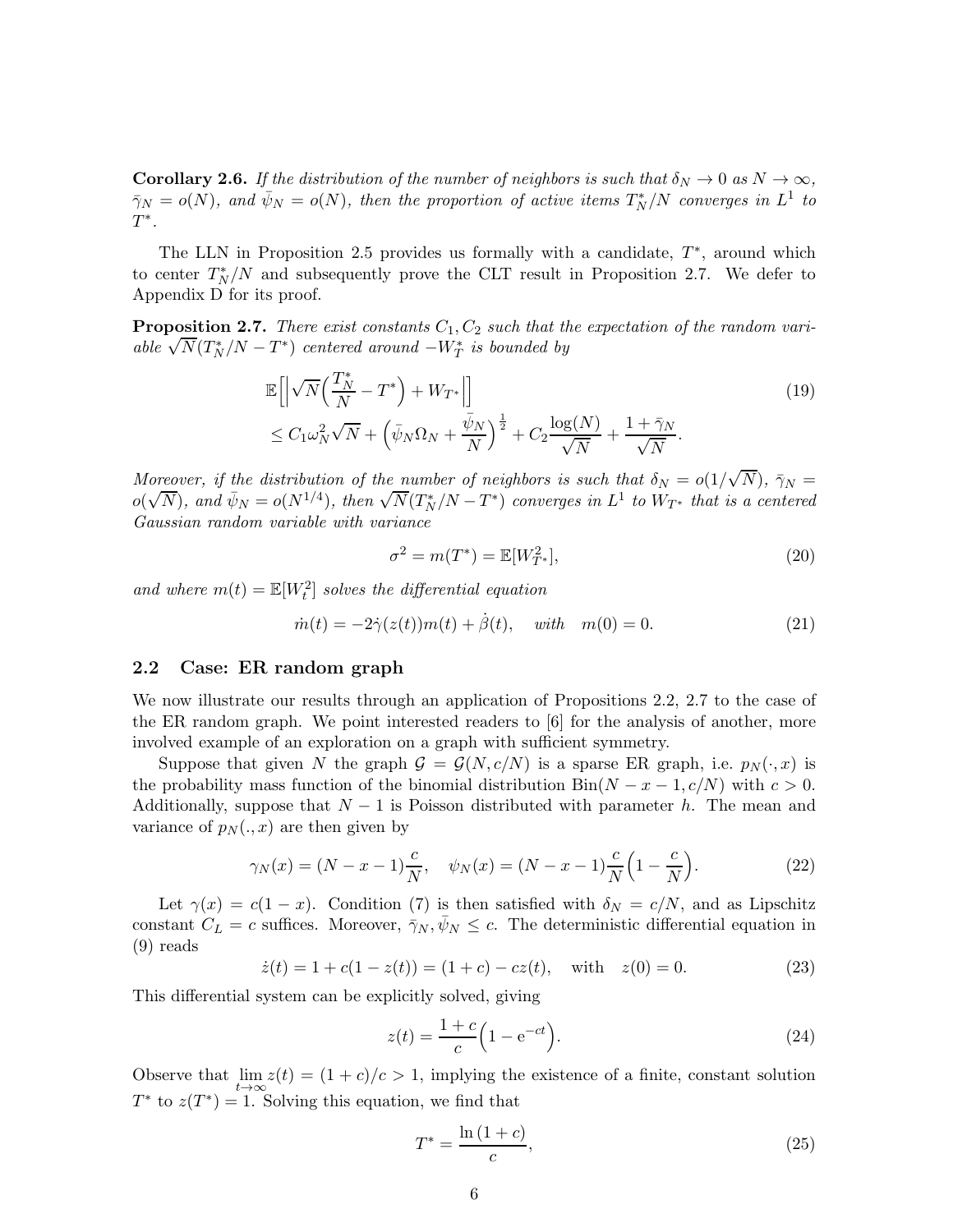which agrees with literature [12].

We next calculate  $T^*$ 's variance using Proposition 2.7. First, we verify its assumptions. Relations between the binomial coefficients and the Poisson distribution are well studied. Defining

$$
p_N(k, [xN]) = {N - [Nx] - 1 \choose k} \left(\frac{c}{N}\right)^k \left(1 - \frac{c}{N}\right)^{N - [Nx] - 1},
$$
\n(26)

and using (for instance) the Stein–Chen method [20], we have that

$$
|p_N(k, [xN]) - p(k, x)| \le \frac{c}{N} p(k, x),
$$
\n(27)

which shows that the assumptions of Proposition 2.4 are satisfied. Moreover, the differential equation for  $\beta(t)$  is given by

$$
\dot{\beta}(t) = \psi(z(s)) = (1+c)e^{-ct} - 1,\tag{28}
$$

and the solution to (21) is then

$$
m(t) = e^{-2ct}(1 - e^{ct})(e^{ct} - 2c - 1)\frac{1}{2c},
$$
\n(29)

ultimately leading to

$$
\sigma^2 = \frac{m(T^*)}{(1 - \gamma(1))^2} = \frac{c}{2(c+1)^2}.
$$
\n(30)

### 3 Random Geometric Graph

In this section we consider the problem of random sequential adsorption (RSA) [7], which can be described as an exploration process on a Random Geometric Graph (RGG). Due to the strong spatial correlation between points in RSA, a quantitative analysis is notoriously difficult. We propose instead to use the fluid limits discussed in Section 2 as a stepping stone to obtain trajectorial bounds on the actual exploration process. As a consequence, we obtain a lower and upper bound for the jamming constant.

### 3.1 RSA as an exploration process  $\{Z_n\}_{n\geq0}$  on a RGG

Let  $\Phi$  be a homogeneous Poisson point process with intensity  $\lambda > 0$  in a finite box  $\mathcal{C} \subset \mathbb{R}^d$ . We consider a RGG  $\mathcal G$  in which we identify each vertex with a point of  $\Phi$ , and there is an edge between every two points  $X_i, X_j \in \Phi$  within distance  $r > 0$  of each other, i.e.  $|X_i - X_j| \leq r$ . The points  $X_i$  and  $X_j$  are then considered neighbors. Recall that given the number of points  $N = \Phi(\mathcal{C})$  in  $\mathcal{C}$ , the points  $X_1, X_2, \ldots, X_N$  are independently and uniformly at random distributed in C.

Let  $Z_n$  denote the number of points (vertices of G) explored at step n, and set  $Z_0 = 0$ . Consider any sequence of sets  $\{S_1, S_2, \ldots\}$  defined on C. Let  $E_n = \bigcup_{k \leq n} S_k$  denote the union of these sets until step n. Each k-th set  $S_k$  corresponds to the new area of C being explored at step k, while  $E_n$  corresponds to the total explored area up to and including step n.

In particular, for RSA at each *n*-th step of the process, we choose a point  $X_{i_n}$  uniformly at random among all non-explored points, and next consider  $X_{i_n}$  and all of its neighbors in  $S_n = B^*(X_{i_n}, r) \cap E_{n-1}^c$  explored. Here,  $B^*(x, r) = B(x, r) \setminus \{x\}$  denotes a ball of radius r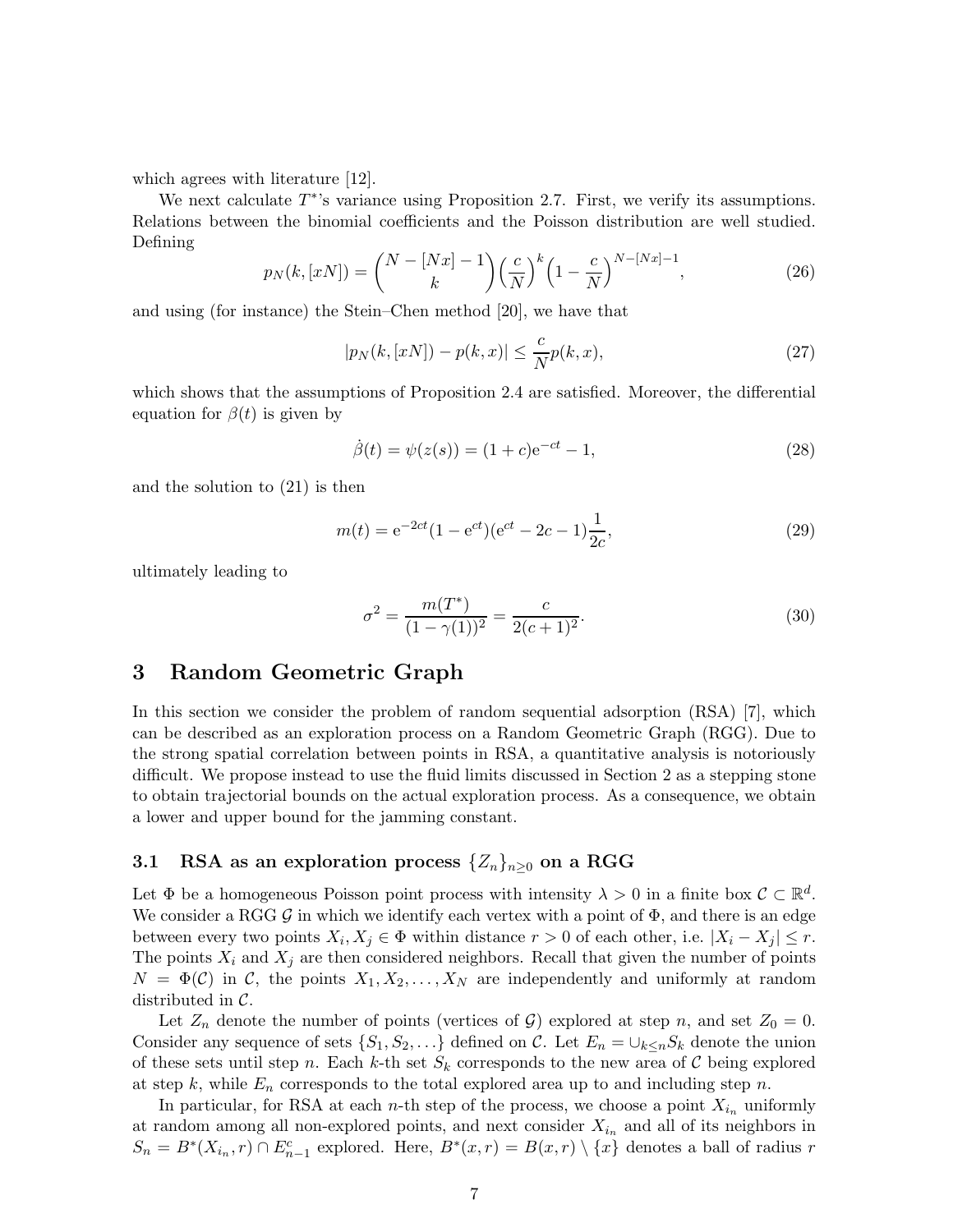centered around x but excluding its center x. The number of explored vertices up to time  $n$ ,  $Z_n$ , satisfies the stochastic recursion:

$$
Z_n = 1 + Z_{n-1} + \Phi(S_n). \tag{31}
$$

Note that  $Z_n$  thus always increases at least by one. The exploration process ends at the first time  $T_N^*$  such that  $Z_{T_N^*} = N$ , i.e. when all points of  $\mathcal G$  have been explored.

The process  $Z_n$  is a discrete Markov process with respect to the filtration

$$
\mathcal{F}_n = \sigma(\cup_{i \le n} \{Z_i, S_i\}),\tag{32}
$$

and lives on a finite state space  $\{0, 1, \ldots, N\}$  with absorbing state N. However the computation of its scaling limit and of the stopping time  $T_N^*$  are prohibitively complicated, because the need to track the history of the explored volume impedes a direct analysis of its drift. We therefore instead resort to deriving upper and lower bounds for  $Z_n$  and  $T_N^*$ .

# 3.2 Fluid limit properties of  $\{Z_n\}_{n\geq 0}$

In the following proposition, we state the fluid limit convergence result for the exploration process as proven by Penrose et al. [15]. From this fundamental result, we derive a similar convergence result for the fraction of explored volume. Let  $Z_t^N := Z_{[tN]}/N$  denote the scaled version of the exploration process  $Z_n$  in (31).

**Proposition 3.1.** There exists a deterministic function  $z : \mathbb{R}^+ \to [0,1]$  such that

$$
Z_t^N \underset{N \to \infty}{\to} z(t) \text{ almost surely, and in } \mathcal{L}^{\infty}.
$$
 (33)

As a consequence there also exists a function  $\eta : \mathbb{R}^+ \to [0,1]$  such that

$$
\frac{1}{|\mathcal{C}|} \sum_{i=1}^{[tN]} |S_i| \underset{N \to \infty}{\to} \eta(t) \text{ almost surely, and in } \mathcal{L}^{\infty}.
$$
 (34)

*Proof.* The first result,  $(33)$ , was proved in [14, 13]. The second claim,  $(34)$ , follows using a similar proof methodology. Specifically, we aim to apply [13, Thm. 3.2], which requires us to verify a few properties of the functional  $t \to (1/|\mathcal{C}|) \sum_{i=1}^{[tN]} |S_i|$ .

First, observe that  $t \to (1/|\mathcal{C}|) \sum_{i=1}^{[tN]} |S_i|$  is translation invariant. Second, using percolation estimates, it is proved in [13] that that for all possible realizations of the marked point process there exists a (random) radius R such that the exploration process at the origin (i.e. the state explored or not of a point placed at the origin) stays unmodified by any change in the realization of the marked point process outside a ball of radius  $R$ . This implies that the same property holds for the exploration of the volumes associated to the points of the point process. Lastly, note that  $t \to (1/|\mathcal{C}|) \sum_{i=1}^{[tN]} |S_i|$  is polynomially bounded since  $(1/|\mathcal{C}|)\sum_{i=1}^{[tN]}|S_i|\leq t\lambda|B(\cdot,r)|.$ 

Having established these three properties, we are now in position to apply [13, Thm. 3.2], which completes the proof.  $\Box$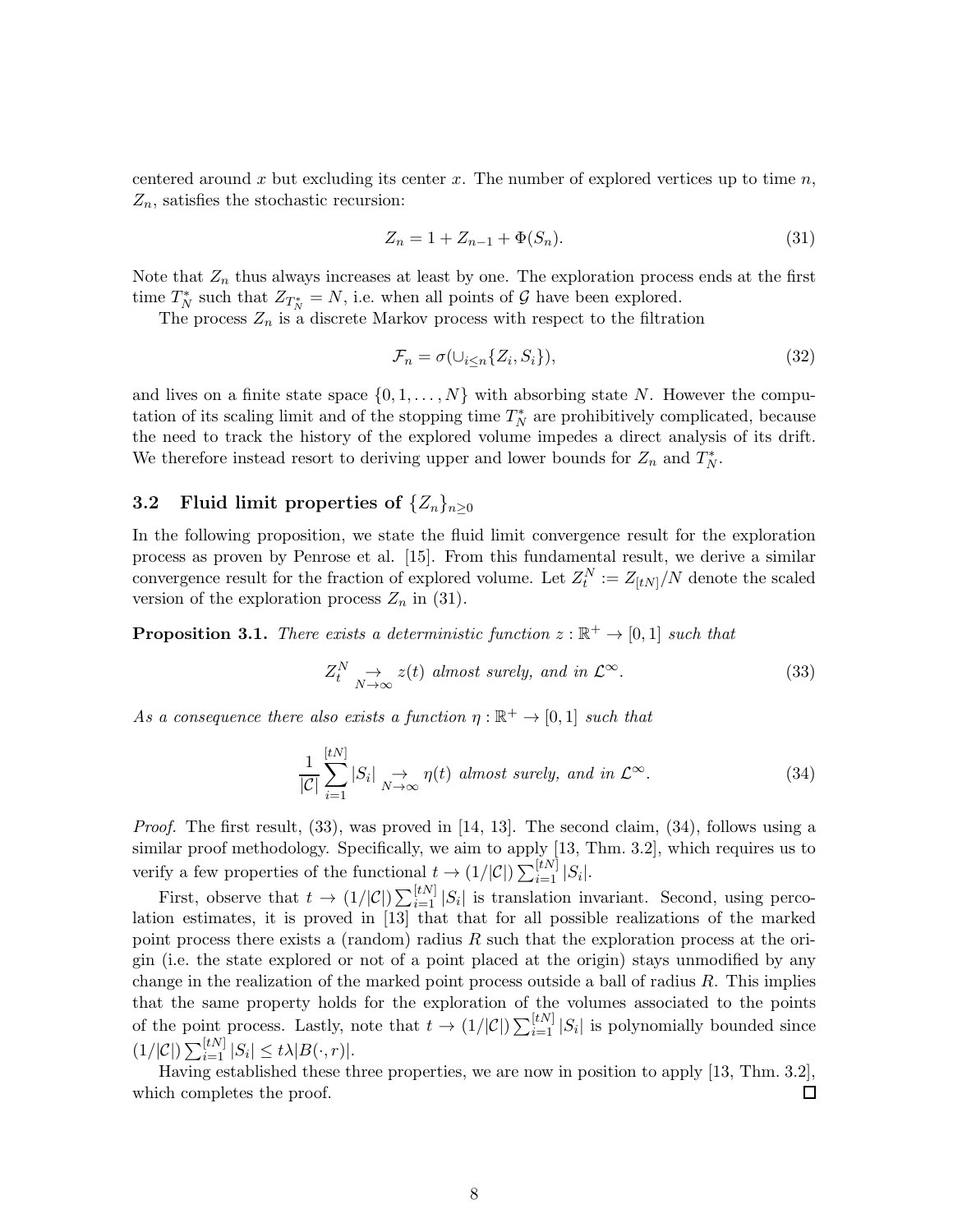### 3.3 Bounding RSA's fluid limit  $z(t)$

Having obtained a fluid limit for the fraction of explored volume, we now prove a differential equation fundamentally relating the limiting fraction of explored volume  $\eta(t)$  and the limiting fraction of explored points  $z(t)$ .

Proposition 3.2. For all  $t \leq T^*$ ,

$$
\dot{z}(t) = 1 + (1 - z(t)) \frac{\dot{\eta}(t)}{1 - \eta(t)} = 1 + \dot{\eta}(t) e^{-\int_0^t \frac{1}{1 - z(s)} ds}.
$$
\n(35)

*Proof.* First observe that  $z(t)$  is a differentiable function. Indeed for all fixed N, t, and h,

$$
\left| \mathbb{E}\left[\frac{Z_{[(t+h)N]}}{N}\right] - \mathbb{E}\left[\frac{Z_{[tN]}}{N}\right] \right| \le v h,
$$
\n(36)

which implies that  $z(t)$  is globally Lipschitz continuous. Hence  $z(t)$  is almost everywhere differentiable with respect to the Lebesgue measure. Using the same argument, we can show that  $\eta$  is differentiable.

Now recall that since  $\Phi$  is a Poisson point process, given the number of points in  $\mathcal{C}$ ,  $N = \Phi(\mathcal{C})$ , the position of each point is independently and uniformly distributed in C. Thus by definition of the exploration dynamics, we obtain that

$$
\mathbb{E}\Big[Z_{[tN]}^N|\mathcal{F}_{[tN]-1}\Big] \stackrel{(33)}{=} Z_{[tN]-1}^N + \frac{1}{N} + \frac{1}{N}\mathbb{E}[\Phi(S_{[tN]})|\mathcal{F}_{[tN]-1}]
$$
\n
$$
= Z_{[tN]-1}^N + \frac{1}{N} + \frac{1}{N}\mathbb{E}[\text{Bin}(N - Z_{[tN]-1} - 1, p_i)|\mathcal{F}_{[tN]-1}], \tag{37}
$$

where  $p_i = |S_i|/(|\mathcal{C}| - \sum_{j \leq [tN]-1} |S_j|)$ . Since  $|\mathcal{C}| = N/\lambda$ , it follows that

$$
\mathbb{E}\Big[N(Z_{[tN]}^N - Z_{[tN]-1}^N)\big|\mathcal{F}_{[tN]-1}\Big] = 1 + \left(1 - Z_{[tN]-1}^N - \frac{1}{N}\right) \frac{\lambda \mathbb{E}[|S_{[tN]}||\mathcal{F}_{[tN]-1}]}{1 - \frac{1}{N}\sum_{j\leq [tN]-1} |S_j|}.\tag{38}
$$

Hence writing  $\Gamma_N(i) = (1/N) \sum_{j \leq i} |S_j|$ , we obtain after summing these differences that

$$
\mathbb{E}\Big[\frac{Z_{[tN]}}{N}\big|\mathcal{F}_{[tN]-1}\Big] = \frac{[tN]}{N} + \frac{1}{N} \sum_{i=1}^{[tN]} \Big(1 - Z_{i-1}^N - \frac{1}{N}\Big) \frac{\lambda N \mathbb{E}[\Gamma_N(i) - \Gamma_N(i-1)|\mathcal{F}_{[tN]-1}]}{1 - \Gamma_N(i-1)},\tag{39}
$$

$$
= \frac{[tN]}{N} + \sum_{i=1}^{[tN]} \left(1 - Z_{i-1}^N - \frac{1}{N}\right) \frac{\lambda \mathbb{E}[\Gamma_N(i) - \Gamma_N(i-1)|\mathcal{F}_{[tN]-1}]}{1 - \Gamma_N(i-1)},\tag{40}
$$

Using the almost sure convergence of both  $Z_t^N$  and  $\Gamma_N$  to continuous functions, and since both functional are increasing in time, we have uniform almost sure convergence on compact (macroscopic) time intervals. As a consequence, we obtain the almost sure convergence of the right-hand side of the previous equality to the Riemann-Stieljes integral  $\int_0^t (1-z_s)/(1-\eta_s) d\eta_s$ which is equal to  $\int_0^t (1 - z_s)/(1 - \eta_s) \dot{\eta}_s ds$ , using the differentiability of  $\eta$ . Therefore,

$$
\dot{z}(t) = 1 + (1 - z(t)) \frac{\dot{\eta}(t)}{1 - \eta(t)} \quad \text{or equivalently} \quad \dot{z}(t) = 1 + \dot{\eta}(t) e^{-\int_0^t \frac{1}{1 - z(s)} ds}.
$$
 (41)

This concludes the proof.

$$
\Box
$$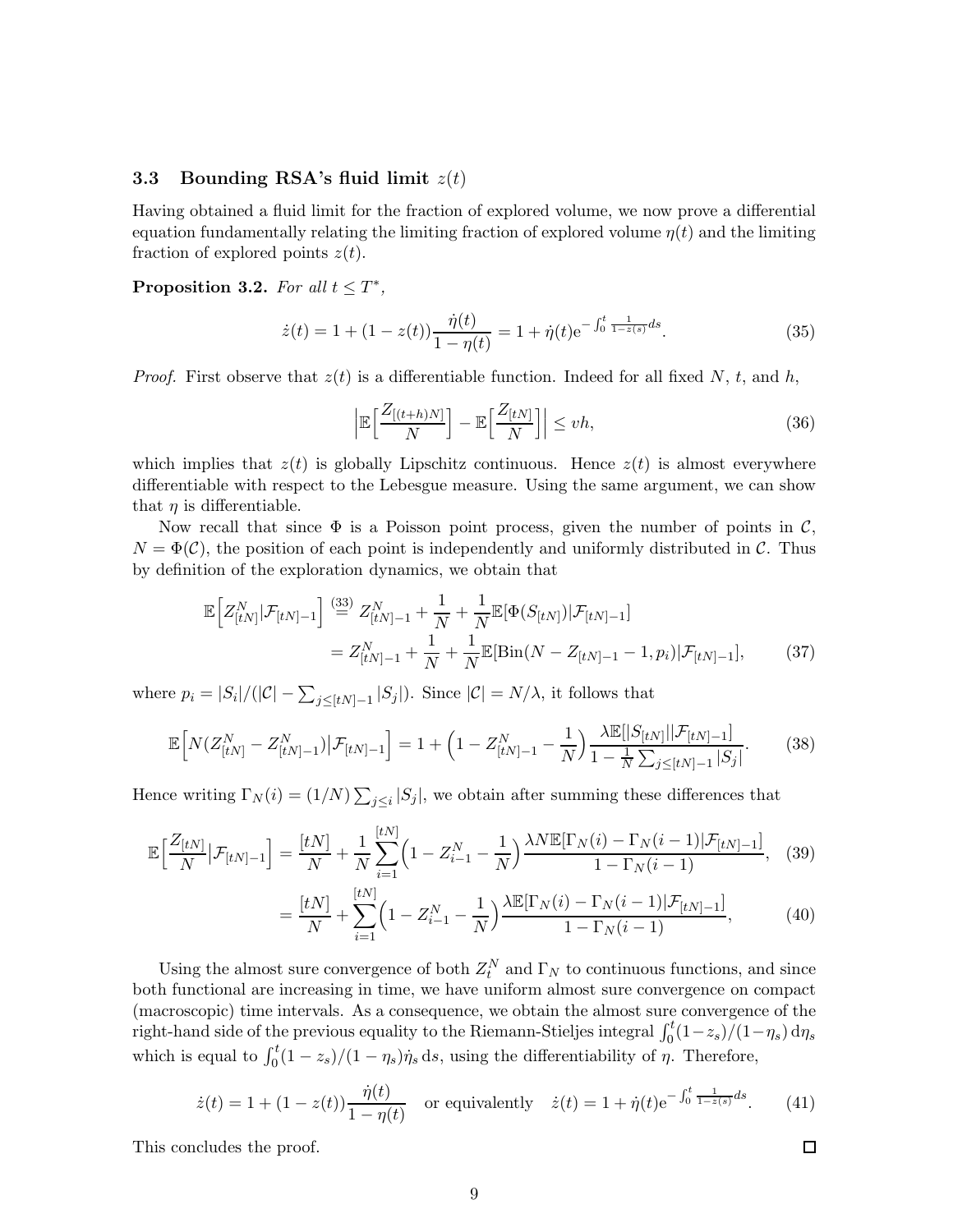It is important to note that we do not have an explicit expression available for either  $z(t)$  or  $\eta(t)$ , hence the differential system is not solvable. But now that we have with Proposition 3.2 a relation between the limiting fraction of explored volume  $\eta(t)$  and the limiting fraction of explored vertices  $z(t)$  at our disposal, we can find upper and lower bounds  $u(t)$ ,  $l(t)$  for  $z(t)$ by deriving upper and lower bounds for  $\eta(t)$ . These upper and lower bounds immediately also provide us with lower and upper bound for the jamming constant, since

$$
T^{\text{lower}} := \inf\{t > 0 | u(t) = 1\} \le T^* \le \inf\{t > 0 | l(t) = 1\} =: T^{\text{upper}}.\tag{42}
$$

Proposition 3.3. For  $t \in [0, T^*]$ ,

$$
l(t) \le z(t) \le u(t),\tag{43}
$$

where  $l(t)$  and  $u(t)$  are the solutions to

$$
\dot{l}(t) = 1 + c \left( 1 - \frac{3ct}{1 - l(t)} e^{-\int_0^t \frac{1}{1 - l(s)} ds} \right) e^{-\int_0^t \frac{1}{1 - l(s)} ds}, \quad l(0) = 0,\tag{44}
$$

and

$$
\dot{u}(t) = 1 + ce^{-\int_0^t \frac{1}{1 - u(s)} ds}, \quad u(0) = 0,
$$
\n(45)

i.e.  $u(t) = ct + (t - (1/c)) \ln(1 - ct)$ , respectively. Here,  $c = \lambda |B(\cdot,r)|$ .

**Corollary 3.4.** As  $c \downarrow 0$ , the spatial process has fluid limit  $z(t) = (1+c)t - \frac{1}{2}$  $\frac{1}{2}ct^2 + O(c^2)$ .

The proof of Corollary 3.4 can be found in Appendix E. We now prove Proposition 3.3, which is actually a direct consequence of the volume bounds in Lemma 3.5.

**Lemma 3.5.** For every step  $k = 1, ..., N$ , with  $v = |B(\cdot, r)|$ ,

$$
v\left(1 - \frac{(k-1)3v}{|\mathcal{C}| - \sum_{j < k} S_j}\right) \le \mathbb{E}[|S_k|] \le v. \tag{46}
$$

*Proof.* The right inequality in (46) is immediate by noting that  $|S_i^N| = |B^*(X_i, r) \cap E_{i-1}^c| \le$  $|B^*(\cdot, r)|$ . The fluid limit upper bound in Proposition 3.3 then follows from  $\eta$ 's definition, since

$$
\dot{\eta}(t) = \lim_{N \to \infty} \lambda \mathbb{E}[|S_{[tN]}|] \le \lambda v = c. \tag{47}
$$

 $\Box$ 

We next prove the left inequality in (46). Let  $X_{i_k}$  be the selected point at step k and define the event

$$
\mathcal{E}_k = \{B^*(X_{i_k}, r) \cap E_{k-1} = \emptyset\}.
$$

Consequently, after decomposing and by strict positivity of  $|S_k|$ ,

$$
\mathbb{E}[|S_k|] = \mathbb{E}[|S_k||\mathcal{E}_k]\mathbb{P}[\mathcal{E}_k] + \mathbb{E}[|S_k||\mathcal{E}_k^c]\mathbb{P}[\mathcal{E}_k^c] \ge \mathbb{E}[|S_k||\mathcal{E}_k]\mathbb{P}[\mathcal{E}_k] = v\mathbb{P}[\mathcal{E}_k].
$$
\n(48)

We next use that the unexplored points are uniformly distributed in  $E_{k-1}^c$  to obtain that

$$
\mathbb{P}[\mathcal{E}_k] \ge 1 - (k-1)\mathbb{P}[\exists_{j < k} : X_{i_k} \in B(X_{i_j}, 2r) \setminus B(X_{i_j}, r)] = 1 - \frac{(k-1)3v}{|C| - \sum_{j < k} |S_j|}.\tag{49}
$$

Together with (48), this gives the left inequality in (46). To prove the fluid limit lower bound in Proposition 3.3, gather that

$$
\dot{\eta}(t) = \lim_{N \to \infty} \lambda \mathbb{E}[|S_{[tN]}|]
$$
\n
$$
\stackrel{(49)}{\geq} \lambda v \lim_{N \to \infty} \mathbb{P}[\mathcal{E}_{[tN]}] = c \Big( 1 - \frac{3ct}{1 - \eta(t)} \Big) \stackrel{(41)}{=} c \Big( 1 - \frac{3ct}{1 - z(t)} \Big) e^{-\int_0^t \frac{1}{1 - z(s)} ds} \tag{50}
$$

This completes the proof.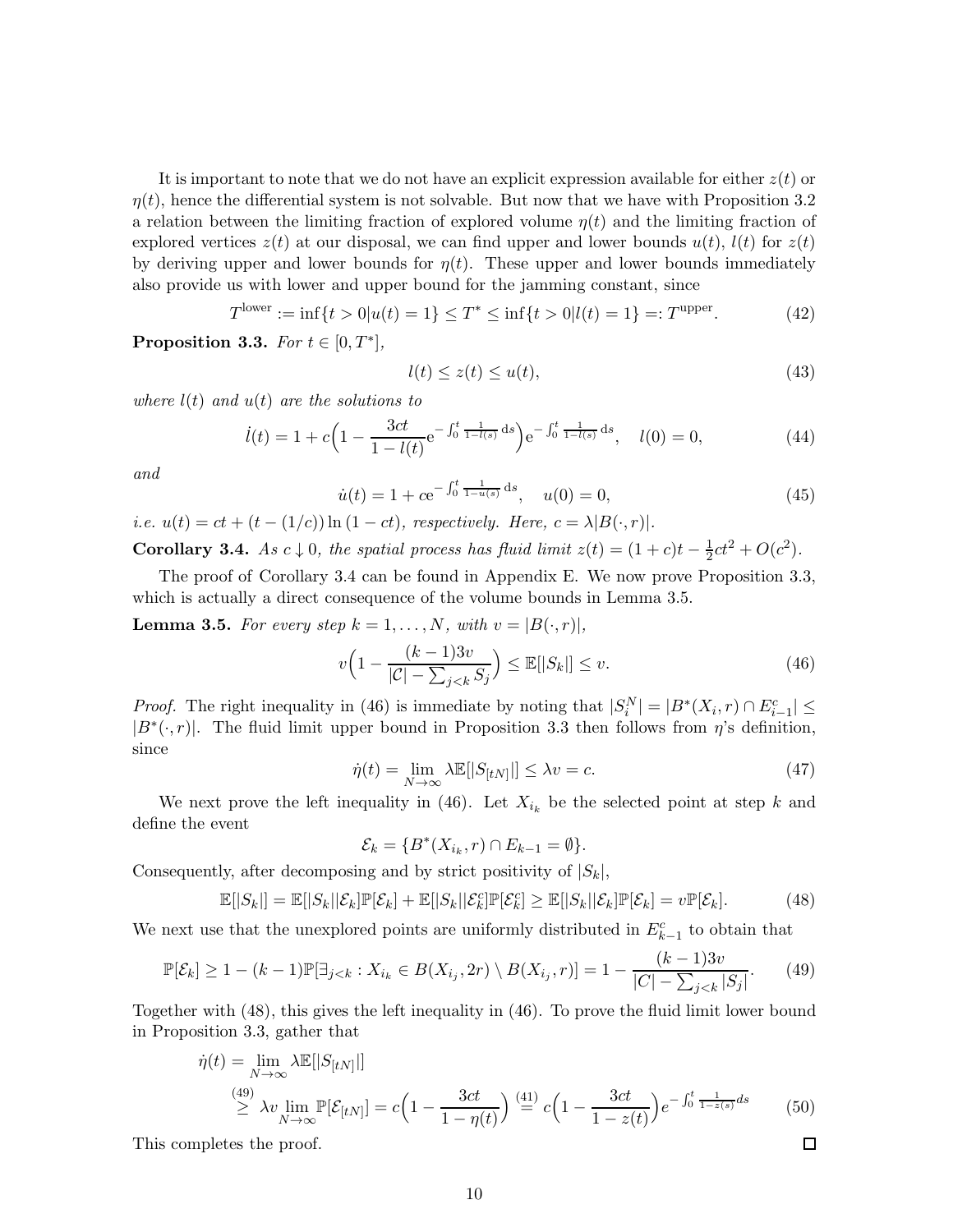### 3.4 Trajectorial bounds for  $\{Z_n\}_{n\geq 0}$

We now construct trajectorial upper and lower bounds for the process  $\{Z_n\}_{n>0}$  by constructing two couplings that have the same fluid limits as the upper and lower bound in Section 3.3. These lead in turn to lower and upper bounds for the jamming constant  $T_Z^* = \inf\{t \geq 0 | Z_t = N\}$ , respectively.

#### **3.4.1** Upper bound process  $\{U_n\}_{n\geq0}$

We define a new process  $\{U_n\}_{n>0}$  that corresponds to an exploration process of G with a higher discovery rate. As before, at each step (say step n) we choose a point  $X_{i_n}$  uniformly at random among the non-explored points of the process  $\{Z_n\}_{n\geq 0}$ . There are now two possible situations:

- Case 1:  $X_{i_n}$  is also unexplored for  $\{U_n\}$ . We define a new set  $\tilde{S}_n = B^*(X_{i_n}, \tilde{r}_n) \cap \tilde{E}_{n-1}^c$ , with  $\tilde{r}_n$  chosen such that the area of  $\tilde{S}_n$  and that of a free ball  $v = |B^*(\cdot, r)|$  coincide, that is  $|\tilde{S}_n| = v$ . Here  $\tilde{E}_i^c = \bigcup_{j=1}^{i-1} \tilde{S}_j$ .
- Case 2:  $X_{i_n}$  is already explored for  $\{U_n\}$ . We now choose a different point  $X'_{i_n}$  uniformly at random from the non-explored points of the process  $\{U_n\}$ , and consider it instead as the point that will be explored for the process  $\{U_n\}$ . We then proceed as in the previous case, by again letting  $\tilde{S}_n = B^*(X_{i_n}, \tilde{r}_n) \cap \tilde{E}_{n-1}^c$  with  $\tilde{r}_n$  such that  $|\tilde{S}_n| = v.$

In both cases, the exploration process is updated – as for the original process – according to the following recursion equation:

$$
U_n = 1 + U_{n-1} + \Phi(\tilde{S}_n). \tag{51}
$$

Note that crucially both  $S_n$  and  $\tilde{S}_n$  are constructed using the point  $X_{i_n}$  initially chosen by the process  $\{Z_n\}_{n\geq 0}$ .

Now let  $T_U^* = \inf\{t > 0 | U_t = N\}$  be the time at which the coupled process  $\{U_n\}_{n\geq 0}$ completes the exploration of the graph. The coupling has been constructed such that the following holds.

**Proposition 3.6.** The process  $\{U_n\}_{n\geq 0}$  is such that  $U_n \geq Z_n$  almost surely, and  $T_U^* \leq T_Z^*$ with probability one.

*Proof.* We couple the two explorations processes by using the same spatial point process  $\Phi$ and the same exploration order for both processes. Next, we prove that the two processes stay ordered using induction: for the first step  $n = 1$ , both process coincide and inequality holds. Consider next any  $n > 1$  for which  $U_{n-1} \ge Z_{n-1}$ . By construction of  $S_n$  and  $\tilde{S}_n$  we obtain that  $U_n = 1 + U_{n-1} + \Phi(\tilde{S}_n) \ge 1 + Z_{n-1} + \Phi(S_n) = Z_n$  almost surely.

Since we have now shown that at each step  $U_n \ge Z_n$  almost surely, it follows immediately<br>t  $T_{tt}^* \le T_Z^*$  with probability one. This completes the proof. that  $T_U^* \leq T_Z^*$  with probability one. This completes the proof.

While the transition probabilities of the process  $\{Z_n\}_{n\geq 1}$  cannot readily be explicitly calculated due to the spatial correlations between the points  $\{X_1, X_2, \ldots\}$ , they can be calculated for the process  $\{U_n\}_{n\geq 1}$ , as we prove in the Proposition 3.7.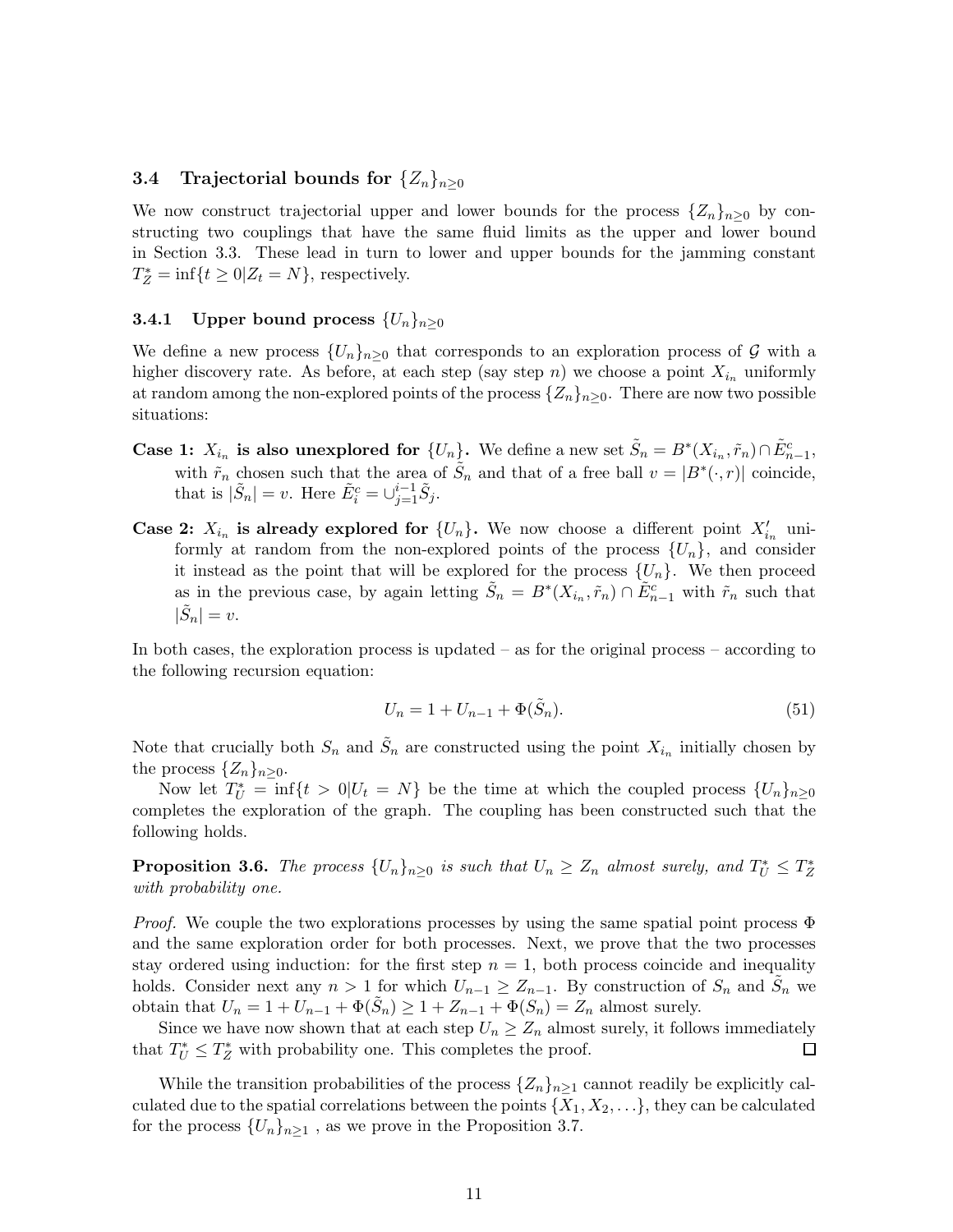**Proposition 3.7.** Consider the scaled process  $U_t^N = U_{[tN]}/N$ , then for  $T > 0$ ,

$$
\lim_{N \to \infty} \mathbb{E}[\sup_{s \in [0,T]} |U_s^N - u(s)|] = 0,\tag{52}
$$

where  $u(t)$  is the solution to (45).

*Proof.* By Proposition 3.6 we have that  $Z_n \leq U_n$  almost surely. This implies that the corresponding fluid limits verify the same inequality, i.e.  $z(t) \leq u(t)$ . The convergence of the bounding process towards its fluid limit follows from the arguments given in Section 2, see in particular the arguments surrounding (8).  $\Box$ 

### **3.4.2** Lower bound process  ${L_n}_{n>0}$

Simultaneously with the construction of the process  $\{Z_n\}_{n\geq 0}$ , we are now going to construct a new process  $\{L_n\}_{n\geq 0}$  that also corresponds to an exploration on G but then with a lower discovery rate. This then provides us with a trajectorial lower bound on  $Z_n$ , leading to an upper bound for the jamming constant.

Before choosing a new point  $X_{i_n}$  to explore for step n, consider the event

$$
\mathcal{P}(d_n) = \left\{ X_{i_n} \in \mathcal{C} \setminus \bigcup_{j < n} B(X_{i,j}, r + d_n) \right\},\tag{53}
$$

where  $d_n \geq r$  denotes a perimeter radius. This event has two properties, namely that:

(i)  $\mathbb{P}[\mathcal{P}(d_n)]$  is decreasing and continuous in  $d_n$  and,

(ii) 
$$
\mathbb{P}[\mathcal{P}(r)] = 1 - P(X_{i_n} \in \bigcup_{j < n} B(X_{i_j}, 2r)) \ge \max\left\{0, 1 - \frac{3(n-1)v}{|C| - \sum_{j < n} S_j}\right\} =: \alpha_n.
$$

Hence there exists a  $d_n \geq r$  such that  $\mathbb{P}[\mathcal{P}(d_n)] = \alpha_n$ . We choose  $d_n$  as such. Now choose a point  $X_{i_n}$  uniformly at random among the non-explored points *according to* the process  ${Z_n}_{n\geq 0}$ , i.e.

$$
X_{i_n} \stackrel{d}{=} \text{Unif}\left(\mathcal{C} \setminus \bigcup_{j < n} B(X_{i_j}, r)\right). \tag{54}
$$

While for the process  $\{Z_n\}_{n\geq 0}$  the point  $X_{i_n}$  and its neighbors are always added to the set of explored points, for the process  $\{L_n\}_{n\geq 0}$  we add  $X_{i_n}$ 's neighbors to the set of explored points only if  $\mathcal{P}(d_n)$  turned out to be true. I.e.

**Case 1:**  $\mathcal{P}(d_n)$  is true. Both  $X_{i_n}$  as well as its neighbors will be considered explored. Since  $d_n \geq r$ , it must be that  $\tilde{S}_n = B^*(X_{i_n}, r)$ .

**Case 2:**  $\mathcal{P}(d_n)$  is false. Only the point  $X_{i_n}$  will be considered explored, i.e.  $\tilde{S}_n = \phi$ .

Consequentially, the exploration process  $\{L_n\}_{n\geq 0}$  is updated similarly to the process  $\{Z_n\}_{n\geq 0}$ , i.e.  $L_n = 1 + L_{n-1} + \Phi(\tilde{S}_n)$ , but note that now

$$
|\tilde{S}_n| = \begin{cases} 0 & \text{with probability } 1 - \alpha_n, \\ v & \text{with probability } \alpha_n. \end{cases} \tag{55}
$$

A proof similar to that of Proposition 3.6 implies that  $L_n \leq Z_n$  almost surely. We now again consider its scaled version  $L_t^N = L_{[tN]}/N$  and analyze its limit behavior as  $N \to \infty$ .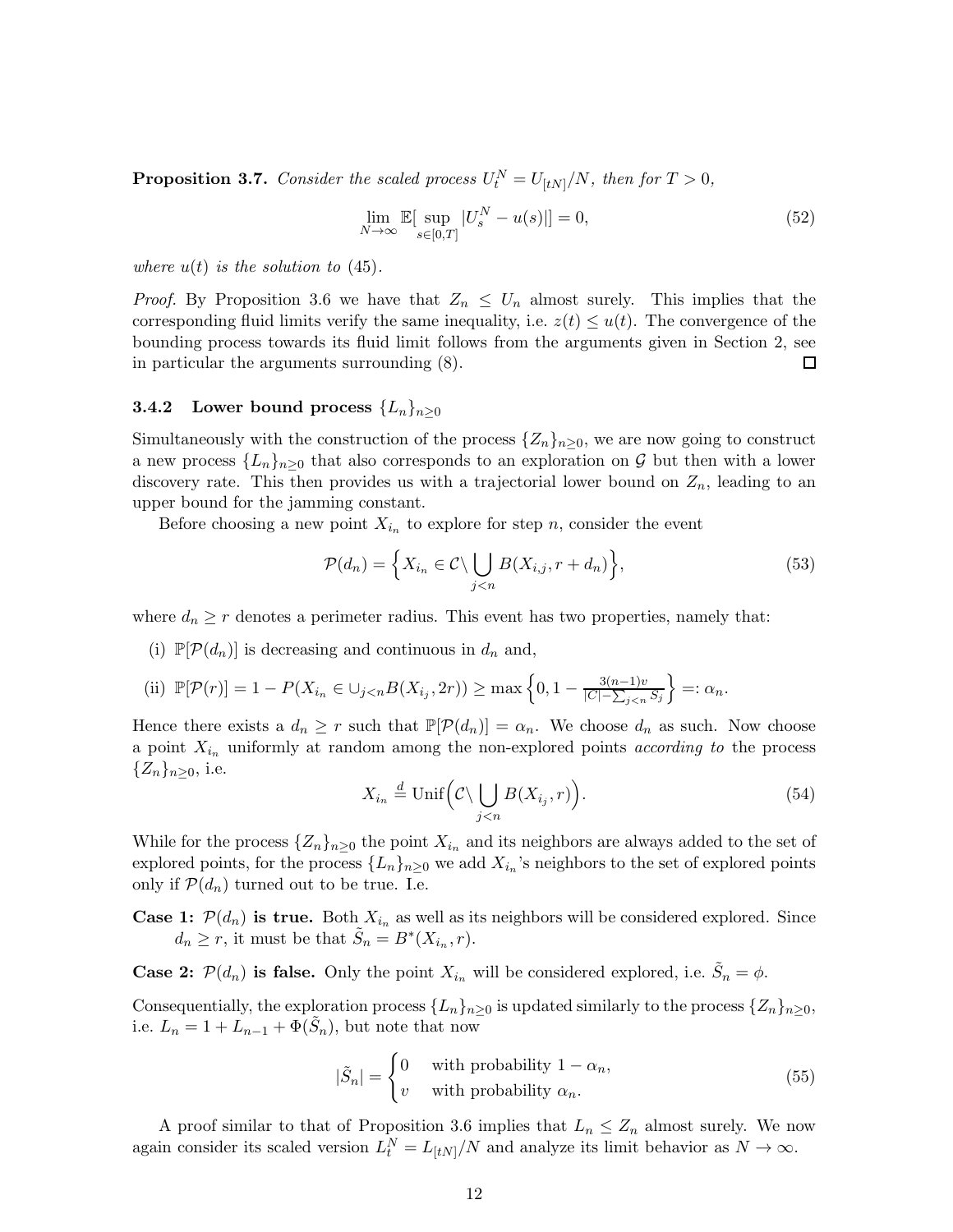Proposition 3.8. For  $T > 0$ ,

$$
\lim_{N \to \infty} \mathbb{E}[\sup_{s \in [0,T]} |L_s^N - l(s)|] = 0,\tag{56}
$$

where  $l(t)$  is the solution to (44).

Proof. Using similar arguments as in the proof of Proposition 35, we can prove that

$$
\dot{l}(t) = 1 + \dot{\eta}_l(t) e^{-\int_0^t \frac{1}{1 - l(s)} ds} \tag{57}
$$

 $\Box$ 

where

$$
\dot{\eta}_l(t) = \lim_{N \to \infty} \mathbb{E}[\lambda \tilde{v}_{[tN]}^N] \quad \text{with} \quad \tilde{v}_i^N = \mathbb{E}[|\tilde{S}_i||\mathcal{F}_{i-1}] = v\alpha_i. \tag{58}
$$

Then by definition of the exploration process  $\{L_n\}_{n\geq 0}$  and equation (50),

$$
\dot{\eta}_l(t) = \lambda v \lim_{N \to \infty} \mathbb{P}[\alpha_{[tN]}] = c \Big( 1 - \frac{3ct}{1 - l(t)} e^{-\int_0^t \frac{1}{1 - l(s)} ds} \Big). \tag{59}
$$

This concludes the proof.

### 4 Simulation Results

We now verify our results by simulating the exploration process  $\{Z_n\}_{n>0}$  of Section 3.3. We simulate the two-dimensional variant in a box of size  $l \times w$  with fixed density  $\lambda > 0$ , and then choosing for each of the  $N = \lambda l w$  particles a position distributed uniformly at random. As part of the initialization, we calculate the distance matrix  $D_{i,j} := |r_i - r_j|$  for all particles  $i, j \in \{1, \ldots, n\}$ , i.e. there are no periodic boundary conditions (the effects of which are negligible for large N), and set  $\mathcal{A}_0 = \phi$ . We then run the exploration process: At time  $n + 1$ , we select a non-explored particle  $v \in \mathcal{A}_n^c$ , identify all of its unexplored neighbors  $\mathcal{N}_v = \{w \in \mathcal{A}_n^c | D_{v,w} < r\}$ , and update  $\mathcal{A}_{n+1} = \mathcal{A}_n \cup \{v\} \cup \mathcal{N}_v$ . This is repeated until all particles have been explored at time  $\tau$  and consequently  $\mathcal{A}_{\tau}^c = \phi$ .

On the left in Figure 1 we depict one resulting jammed state at time  $t = T_Z^*$ . On the right, we show the corresponding scaled process  $Z_t^N$  together with our lower and upper bounds. Note that our bounds are tighter for small  $t \lesssim 0.2$ , and become looser for  $t \gtrsim 0.2$ . This happens because initially, newly arriving disks do not overlap with already deposited disks. Notice also that our lower bound becomes linear from  $t \approx 0.2$  onward. This corresponds to us deleting only one particle at a time in the exploration process, and occurs because this is where our lower bound of Lemma 3.5 becomes invalid. We expect that if we can find a tighter lower bound than Lemma 3.5, for example by using higher-order statistical information on the overlapping area between disks, this point should move to the right so that our lower bound for the scaled process will improve.

In Figure 2, we have plotted our upper bound for the jamming constant  $T^{\text{upper}}$ , our lower bound  $T^{\text{lower}}$ , the Erdös-Rényi solution  $(\ln (1+c))/c$ , as well as an average of the jamming constant  $T_Z^*/N$  obtained from 20 samples per value of c, for different values of c. The upper and lower bounds for the jamming constant are obtained by numerically solving the differential equations in (44) and (45), respectively<sup>1</sup>. The dashed line indicates a  $99\%$ confidence interval. Here,  $N = 1000$ .

<sup>&</sup>lt;sup>1</sup>We solved (44) numerically by reformulating it as a system of differential equations. Specifically, we solved  $\dot{w_1}(t) = 1 + \max\{0, c(1 - (3ctw_2(t))/(1 - w_1(t)))w_2(t)\},\$ and  $\dot{w_2}(t) = -w_2(t)/(1 - w_1(t))$  for  $w_1(t)$  with initial conditions  $w_1(0) = 0$ ,  $w_2(0) = 1$ .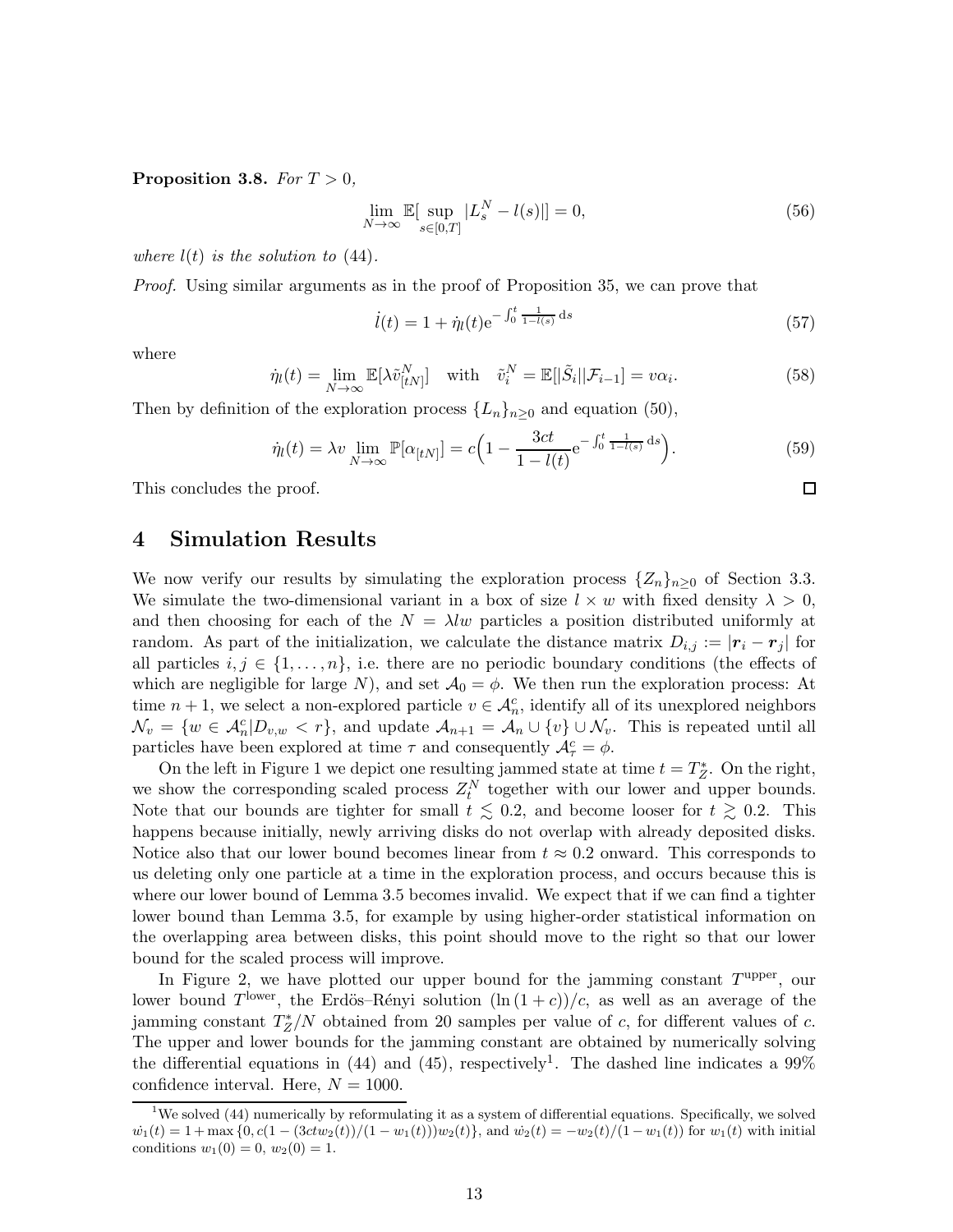

Figure 1: The resulting jammed-state for a two-dimensional simulation of the spatial process (left). The corresponding scaled process  $Z_t^N$  as a function of time, together with our lower bound  $l(t)$  and upper bound  $u(t)$  (right). Here,  $c \approx 1.40$  and  $N = 2000$ .



Figure 2: Sample averages of the jamming constant as a function of c, together with our lower and upper bounds, and the Erdös–Rényi solution  $(\ln (1 + c))/c$ .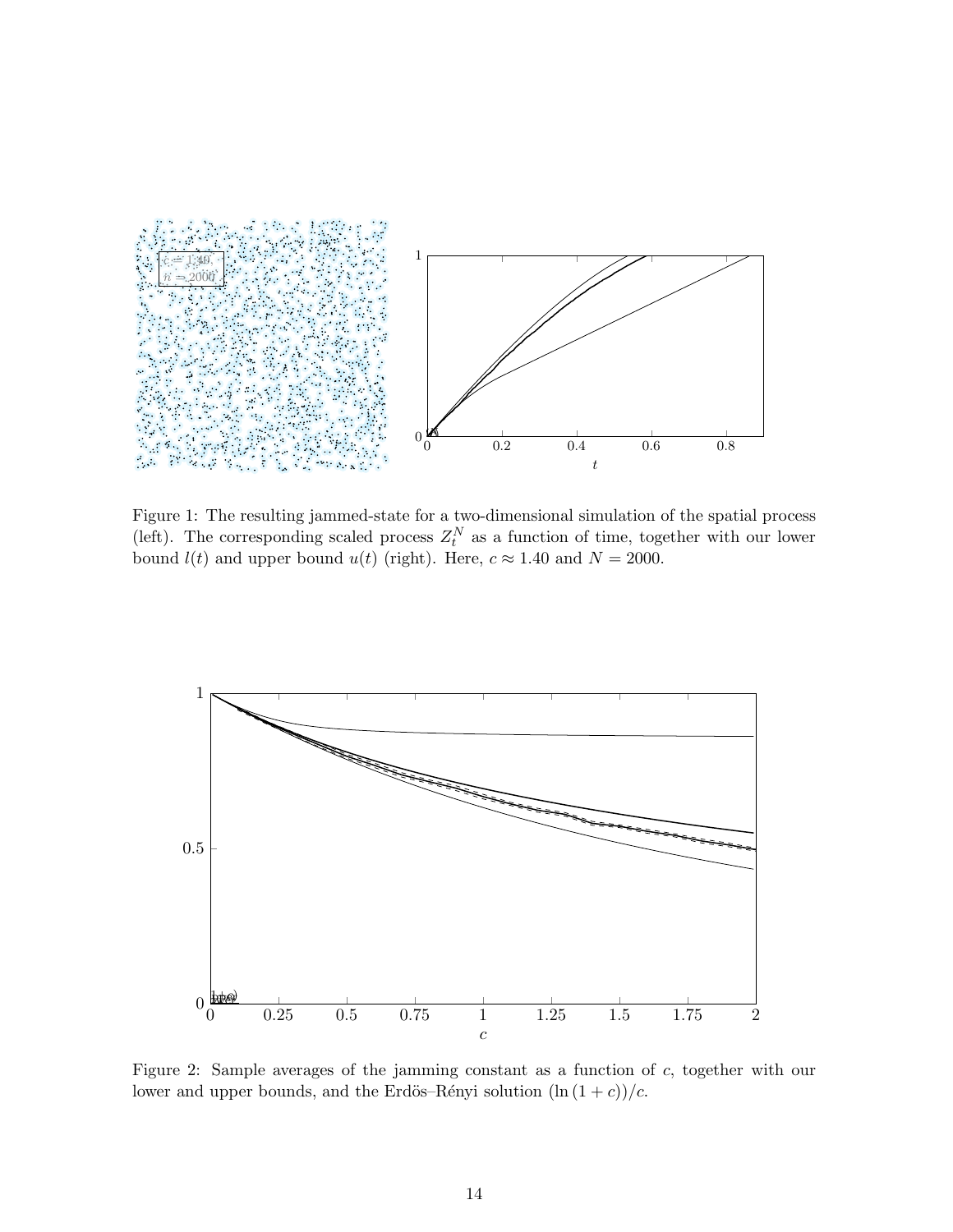Figure 2 illustrates, as Corollary 3.4 has proven, that our lower and upper bounds become tight as  $c \downarrow 0$ . As c increases, our bounds loosen, because of the increased overlap between deposited disks. The Erdös–Rényi solution is surprisingly close to the actual jamming constant, particularly when we realize there is no geometry associated with the exploration process. The graph suggests that the Erdös–Rényi solution is an upper bound for the jamming constant, tighter than our upper bound. To prove this, it would be sufficient (but not neccesary) to show that  $\eta/(1-\eta)$  is upper bounded by c. Our preliminary investigations have proven inconclusive thus far, but we believe the observation to be of interest for future research.

# 5 Conclusions

We have shown that for sufficiently symmetric random graphs, exploration processes and their jamming limits can be asymptotically described with dynamical systems of lower complexity and with diffusion approximations. For geometric random graphs corresponding to the exploration of a marked Poisson process where this symmetry breaks, we build on fundamental properties of the Poisson process to provide generic bounds for the scaling limits, together with associated trajectorial coupling. These bounds are independent of the shape associated with the exploration and to the dimension of the point process. As future work, we want to investigate tighter bounds by taking into account both dimension and shapes, and we want to link these bounds to the scaling limits of symmetric random graphs.

# References

- [1] I. Berkes, W. Liu, and W. B. Wu. Komlós–Major–Tusnády approximation under dependence. Ann. Probab., 42(2):794–817, 03 2014.
- [2] P. Bermolen, M. Jonckheere, and P.l Moyal. The jamming constant of uniform random graphs. Stochastic Processes and their Applications, 2016.
- [3] Paola Bermolen, Matthieu Jonckheere, Federico Larroca, and Pascal Moyal. Estimating the transmission probability in wireless networks with configuration models. ACM Trans. Model. Perform. Eval. Comput. Syst., 1(2):9:1–9:23, April 2016.
- [4] Paola Bermolen, Matthieu Jonckheere, and Jaron Sanders. Scaling limits for exploration algorithms. Technical report, 2015.
- [5] R.W.R. Darling and J.R. Norris. Differential equation approximations for Markov chains. Probability Surveys, 5:37–79, 2008.
- [6] S. Dhara, J.S.H. van Leeuwaarden, and D. Mukherjee. Solvable random network model for disordered sphere packing. arXiv preprint arXiv:1611.05019, 2016.
- [7] J. W. Evans. Random and cooperative sequential adsorption. Rev. Mod. Phys., 65:1281– 1329, 10 1993.
- [8] Thomas F. Gallagher. Rydberg Atoms (Cambridge Monographs on Atomic, Molecular and Chemical Physics). Cambridge University Press, 1994.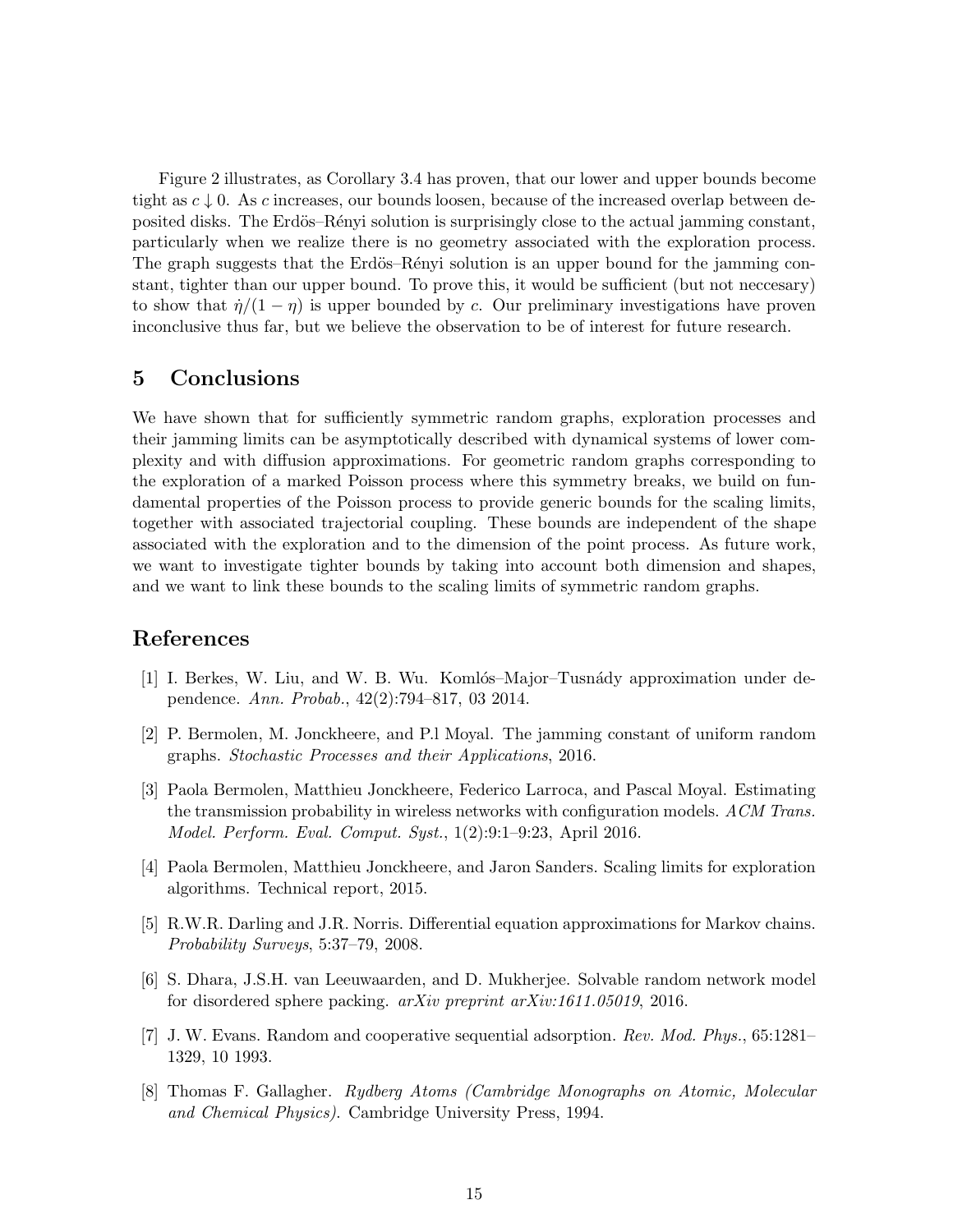- [9] J. Komlós, P. Major, and G. Tusnády. An approximation of partial sums of independent rv'-s, and the sample df. i. Zeitschrift für Wahrscheinlichkeitstheorie und Verwandte Gebiete, 32(1-2):111–131, 1975.
- [10] J. Komlós, P. Major, and G. Tusnády. An approximation of partial sums of independent rv's, and the sample df. ii. Zeitschrift für Wahrscheinlichkeitstheorie und Verwandte Gebiete, 34(1):33–58, 1976.
- [11] T. G. Kurtz. Strong approximation theorems for density dependent Markov chains. Stochastic Processes and their Applications, 6(3):223 – 240, 1978.
- [12] C. McDiarmid. Colouring random graphs. Annals of Operations Research, 1(3):183–200, 1984.
- [13] Mathew Penrose. Random geometric graphs. Number 5. Oxford University Press, 2003.
- [14] Mathew D. Penrose. Random parking, sequential adsorption, and the jamming limit. Commun. Math. Phys., 218(1):153–176, 2001.
- [15] Mathew D. Penrose and J.E. Yukich. Limit theory for random sequential packing and deposition. Ann. Appl. Probab., 12(1):272–301, 02 2002.
- [16] Walter Rudin. Real and Complex Analysis. Tata McGraw-Hill, 1987.
- [17] Jaron Sanders. Stochastic optimization of large-scale complex systems. PhD thesis, Technische Universiteit Eindhoven, 2016.
- [18] Jaron Sanders, Matthieu Jonckheere, and Servaas Kokkelmans. Sub-Poissonian statistics of jamming limits in ultracold Rydberg gases. Phys. Rev. Lett., 115:043002, 7 2015.
- [19] J. Michael Steele. Stochastic Calculus and Financial Applications. Springer, 2001.
- [20] K. Teerapabolaan. A bound on the binomial–Poisson relative error. International Journal of Pure and Applied Mathematics,  $87(4):535 - 540$ , 2013.

# Appendix

### A Proof of Proposition 2.2

*Proof.* Doob's martingale decomposition [19] for the Markov process  $\{Z_n\}_{n>0}$  gives that for  $n \geq 0$ ,

$$
Z_n = \sum_{i=0}^n (1 + \gamma_N(Z_i)) + M_n.
$$
 (60)

Here, we have used that  $Z_0 = 0$ , and  $M_n$  denotes a local martingale that is actually a global martingale since the state space is finite.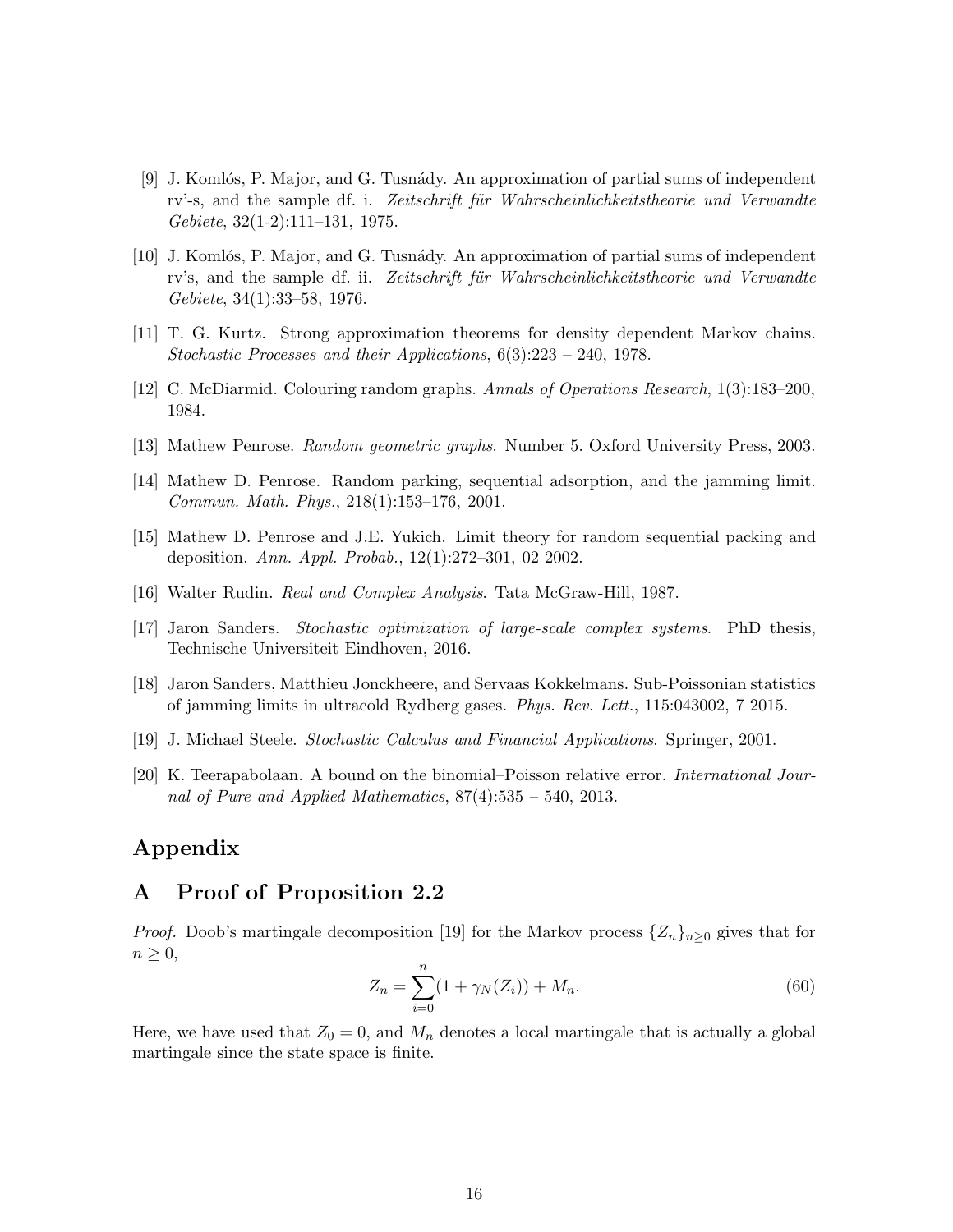We will now examine the scaled random variable  $Z_t^N$ , for which

$$
Z_t^N = \frac{Z_{[tN]}}{N} = \frac{1}{N} \sum_{i=0}^{[tN]} \left(1 + \gamma_N(Z_i)\right) + \frac{M_{[tN]}}{N}
$$
(61)  

$$
\stackrel{\text{(i)}}{=} \frac{1}{N} \int_0^{[tN]} \left(1 + \gamma_N(Z_s)\right) \, \mathrm{d}s + \frac{M_{[tN]}}{N} \stackrel{\text{(ii)}}{=} \int_0^{\frac{[tN]}{N}} \left(1 + \gamma_N(Z_{uN})\right) \, \mathrm{d}u + M_t^N,
$$

since we (i) view each trajectory as being path-wise continuous, and (ii) use the change of variables  $u = s/N$ , and introduce the notation  $M_t^N = M_{[tN]}/N$  for a scaled martingale.

We can replace the integral  $\int_0^{\lfloor tN\rfloor/N} \cdots du$  by the integral  $\int_0^t \cdots du$ , which introduces an error  $\Delta_{N,t}$ . Specifically, we can write

$$
\int_0^{\frac{[tN]}{N}} (1 + \gamma_N(Z_{uN})) \, \mathrm{d}u = \int_0^t (1 + \gamma_N(Z_{uN})) \, \mathrm{d}u + \Delta_{N,t} \tag{62}
$$

where

$$
\Delta_{N,t} = \int_0^{\frac{[tN]}{N}} (1 + \gamma_N(Z_{uN})) \, \mathrm{d}u - \int_0^t (1 + \gamma_N(Z_{uN})) \, \mathrm{d}u. \tag{63}
$$

For large N such replacement has negligible impact, since independently of  $t$ ,

$$
|\Delta_{N,t}| \le \sup_{u \in [0,1]} \{ 1 + \gamma_N(Z_{uN}) \} \Big| \frac{[tN]}{N} - t \Big| \le \frac{1 + \bar{\gamma}_N}{N},\tag{64}
$$

where in the last inequality we have used that  $\overline{\gamma}_N = \sup_x \gamma_N(x)$  and  $|[tN] - tN| \leq 1$ .

Using (i) the integral version of  $(9)$ , the triangle inequality  $[16]$ , and (ii) Lipschitz continuity of  $\gamma$ , condition (7) and bound (64), we find that

$$
\sup_{s \in [0,t]} |Z_s^N - z(s)| \stackrel{\text{(i)}}{\leq} \sup_{s \in [0,t]} \left( \int_0^s \left| \gamma_N(Z_{uN}) - \gamma(z(u)) \right| \, \mathrm{d}u + |\Delta_{N,s}| + |M_s^N| \right) \tag{65}
$$
\n
$$
\stackrel{\text{(ii)}}{\leq} C_L \int_0^t \sup_{u \in [0,s]} |Z_u^N - z(u)| \, \mathrm{d}s + \delta_N t + \frac{1 + \bar{\gamma}_N}{N} + \sup_{s \in [0,t]} |M_s^N|.
$$

Next, we define  $\epsilon_N(T) = \sup_{s \in [0,T]} |Z_s^N - z(s)|$  for notational convenience and to prepare for an application of Grönwall's lemma [19]. Eq. (65) then shortens for  $T > 0$  to

$$
\epsilon_N(T) \le \delta_N T + \frac{1 + \bar{\gamma}_N}{N} + \sup_{s \in [0,T]} |M_s^N| + C_L \int_0^T \epsilon_N(s) \, \mathrm{d}s. \tag{66}
$$

Because  $\delta_N T + (1 + \bar{\gamma}_N)/N + \sup_{s \in [0,T]} |M_s^N|$  is nondecreasing in T, it follows from Grönwall's lemma that

$$
\epsilon_N(T) \le \left(\delta_N T + \frac{1 + \bar{\gamma}_N}{N} + \sup_{s \in [0,T]} |M_s^N|\right) e^{C_L T}.\tag{67}
$$

Using Minkowsky's inequality for  $p \in [1,\infty)$ , strict monotonicity of  $\exp(C_L T)$  and  $\delta_N T$ , and the triangle inequality, we find that

$$
\|\epsilon_N(T)\|_p \le \left(\delta_N T + \frac{1+\bar{\gamma}_N}{N} + \|\sup_{s \in [0,T]} |M_s^N| \|_p\right) e^{C_L T}.\tag{68}
$$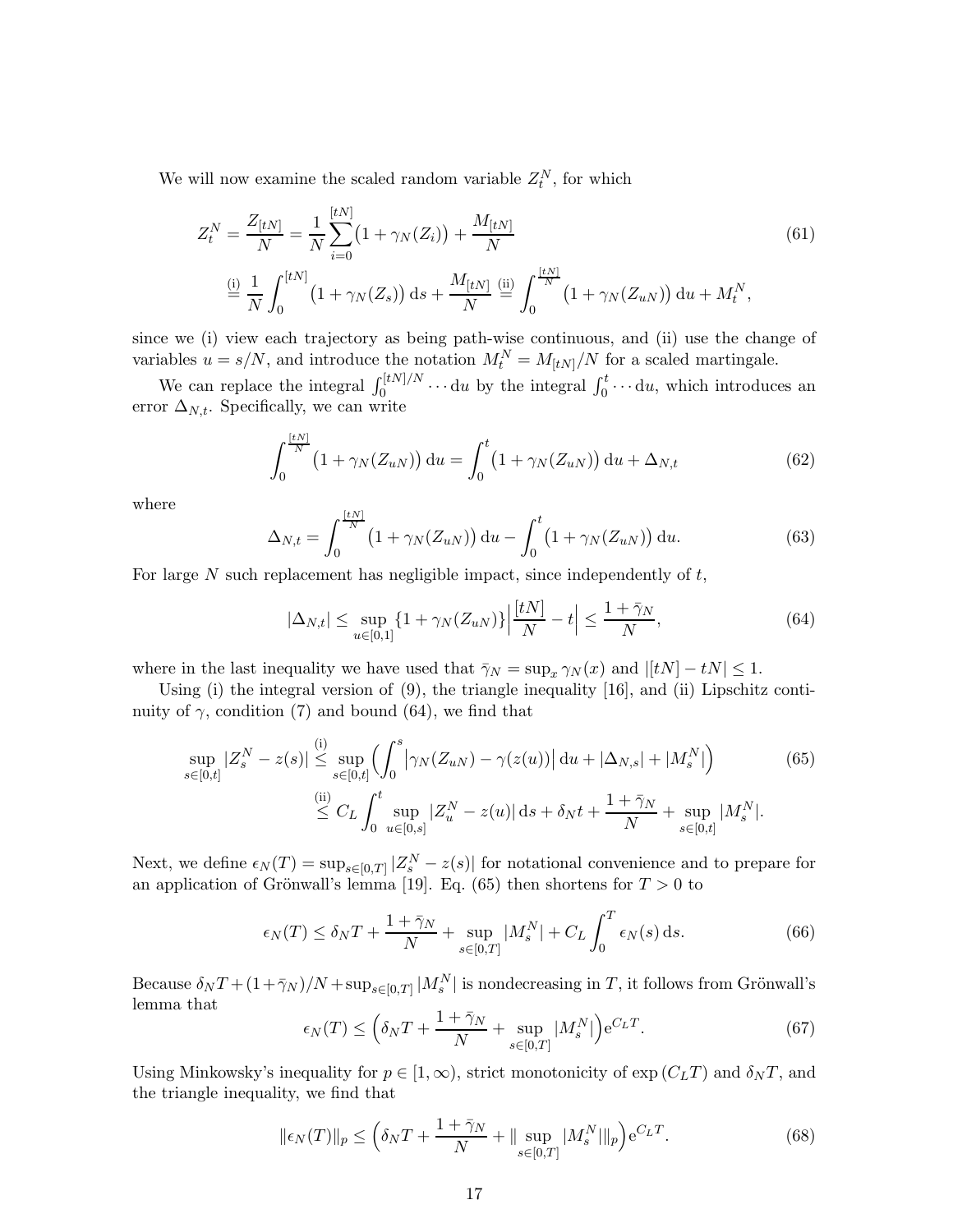Finally, using Doob's martingale inequality [19] for  $p > 1$ , we obtain

$$
\|\epsilon_N(T)\|_p \le \left(\delta_N T + \frac{1+\bar{\gamma}_N}{N} + \kappa_p \|M_T^N\|_p\right) e^{C_L T},\tag{69}
$$

completing the first part of the proof.

For  $p = 2$ , this inequality can be further simplified by computing the increasing process associated to the martingale. Note specifically that for  $l \geq 0$  we have

$$
\mathbb{E}[(M_l)^2] = \mathbb{E}[\langle M_l \rangle] = \mathbb{E}\Big[\sum_{i=0}^l \text{Var}[\gamma_N(Z_i)]\Big]
$$
(70)

where

$$
\text{Var}[\gamma_N(x)] = \sum_{k=0}^{N-x-1} (k+1)^2 p_{x,x+k+1} - \left(\sum_{k=0}^{N-x-1} (k+1) p_{x,x+k+1}\right)^2 = \psi_N(x). \tag{71}
$$

Therefore for the scaled martingale  $M_t^N$ , we find by combining (70) and (71) that for  $t > 0$ 

$$
||M_t^N||_2^2 = \mathbb{E}[(M_t^N)^2] = \frac{\mathbb{E}[M_{[tN]}^2]}{N^2} = \frac{1}{N^2} \sum_{i=0}^{[tN]} \psi_N(Z_i) \le \frac{\bar{\psi}_N t}{N}.
$$
 (72)

This completes the second part of the proof.

# B Proof of Proposition 2.4

Proof. We adapt the results of Kurtz which were derived for continuous time Markov jump processes. For doing so, we can replace the Poisson processes involved in the construction of the jump processes by some random walks that can be used to construct discrete time Markov chains. We can then use exactly the same steps as in [11], by first comparing the original process  $Z^N$  to a diffusion of the form

$$
\tilde{Z}_t^N = \frac{1}{N} \sum_{l \le N} l B_l(N \sum_{0}^{t} p_N(l, \tilde{Z}_s^N) \, \mathrm{d}s),\tag{73}
$$

that is a sum of a finite number of scaled independent Brownian motions  $B_l$ .

Rewriting the inequalities in [11, (3.6)], and using a random walk version of the approximation lemma of Komlós–Major–Tusnády [1], we obtain

$$
\mathbb{E}\Big[\sup_{t\leq T}|\tilde{Z}_t^N - Z_t^N|\Big] \leq C_2 \frac{\log(N)}{N}.\tag{74}
$$

This leads using the results of [11, Section 3] to

$$
\mathbb{E}\Big[\sup_{t\leq T}|W_t^N - W_t|\Big] \leq C_3 \frac{\log(N)}{\sqrt{N}},\tag{75}
$$

which concludes the proof.

 $\Box$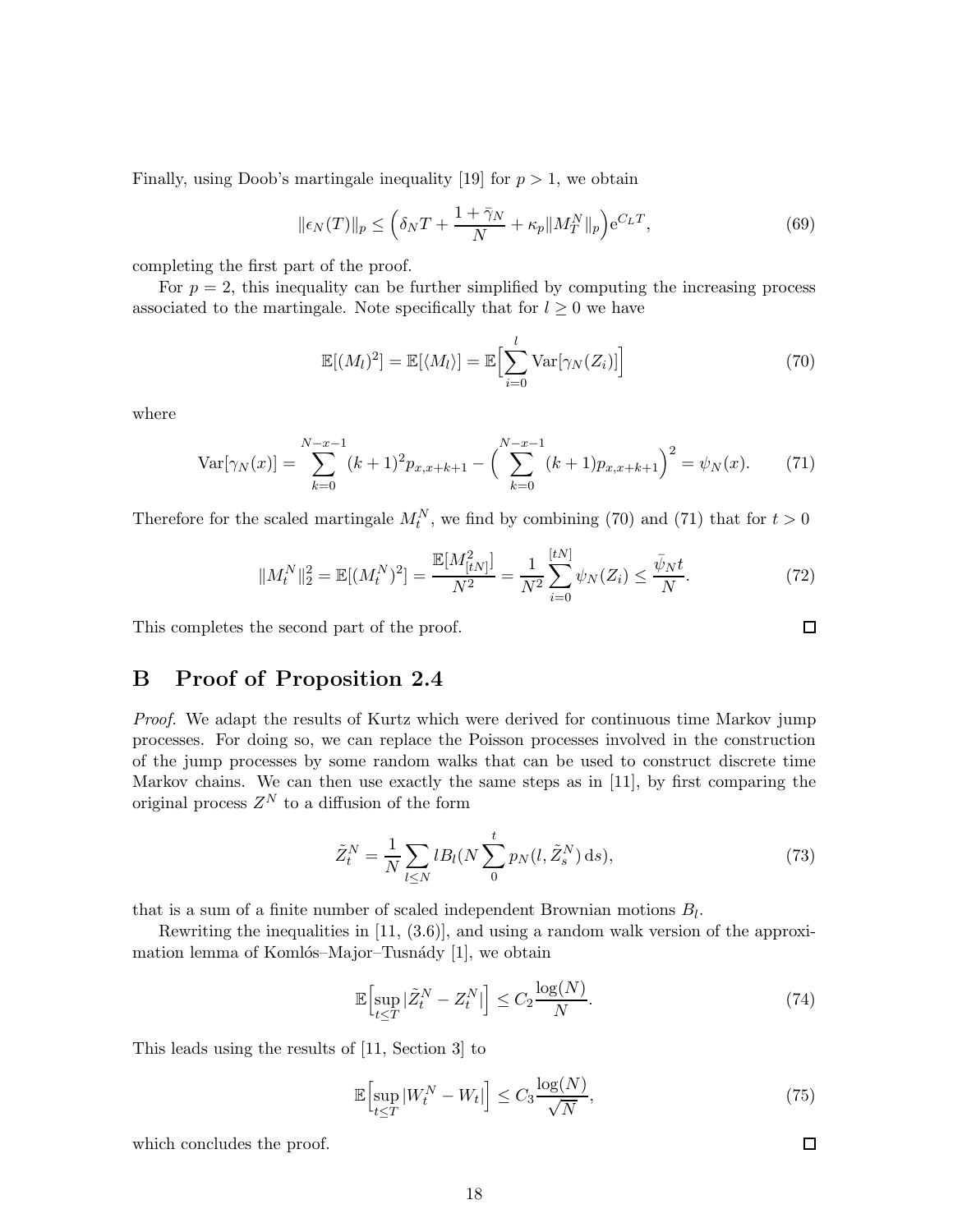### C Proof of Proposition 2.5

*Proof.* Remark that if  $|z(s) - Z_s^N| \le \delta/2$  for all  $s > 0$ , that then

$$
\left|\frac{T_N^*}{N} - T^*\right| \le \left| (z - \frac{1}{2}\delta)^{-1}(1) - (z + \frac{1}{2}\delta)^{-1}(1) \right| \le \left| (T^* + \frac{1}{2}\delta) - (T^* - \frac{1}{2}\delta) \right| = \delta. \tag{76}
$$

Here, the last inequality follows from the fact that  $\dot{z}(s) = 1 + \gamma(z(s)) \geq 1$ , since

$$
(z - \frac{1}{2}\delta)(T^* + \frac{1}{2}\delta) = (z - \frac{1}{2}\delta)(z^{-1}(1) + \frac{1}{2}\delta)
$$
  
\n
$$
\geq z(z^{-1}(1)) + \frac{1}{2}\delta - \frac{1}{2}\delta = 1 = (z - \frac{1}{2}\delta)((z - \frac{1}{2}\delta)^{-1}(1)).
$$
 (77)

Thus the first claim follows directly from the observation that the event

$$
\left\{ \left| \frac{T_N^*}{N} - T^* \right| \ge \delta \right\} \subseteq \left\{ |z(s) - Z_s^N| \ge \frac{1}{2}\delta \right\},\tag{78}
$$

and then using (i) Markov's inequality [19], and (ii) invoking Proposition 2.2, so that

$$
\mathbb{P}\Big[\Big|\frac{T_N^*}{N} - T^*\Big| \ge \delta\Big] \stackrel{(78)}{\le} \mathbb{P}\Big[|z(s) - Z_s^N| \ge \frac{1}{2}\delta\Big] \stackrel{(i)}{\le} \frac{2}{\delta} \mathbb{E}[|z(s) - Z_s^N|] \stackrel{(ii)}{\le} \frac{2\omega_N}{\delta}.\tag{79}
$$

Now (i) using that  $Z_{T_N^*}/N = z(T^*) = 1$  together with (9) and (61), and (ii) after expanding the integrals, we find that

$$
\frac{T_N^*}{N} - T^* \stackrel{\text{(i)}}{=} \int_0^{T^*} \gamma(z(s)) \, ds - \int_0^{\frac{T_N^*}{N}} \gamma_N(Z_{sN}) \, ds - \frac{M_{T_N^*}}{N}
$$
\n
$$
\stackrel{\text{(ii)}}{=} \int_0^{\frac{T_N^*}{N} \wedge T^*} (\gamma(z(s)) - \gamma_N(Z_{sN})) \, ds - \frac{M_{T_N^*}}{N}
$$
\n
$$
+ \int_{\frac{T_N^*}{N} \wedge T^*}^{T^*} \gamma(z(s)) \, ds - \int_{\frac{T_N^*}{N} \wedge T^*}^{\frac{T_N^*}{N}} \gamma_N(Z_{sN}) \, ds. \tag{80}
$$

Then taking the absolute value and using the triangle inequality, it follows that

$$
\left| \frac{T_N^*}{N} - T^* \right| \le \int_0^{\frac{T_N^*}{N} \wedge T^*} |\gamma(z(s)) - \gamma_N(Z_{sN})| ds + |M_{T_N^* / N}^N| + \int_{\frac{T_N^*}{N} \wedge T^*}^{T^*} |\gamma(z(s))| ds + \int_{\frac{T_N^*}{N} \wedge T^*}^{\frac{T_N^*}{N}} |\gamma_N(Z_{sN})| ds.
$$
(81)

Approximating  $\gamma_N$  by  $\gamma$  via (7), using Lipschitz continuity of  $\gamma$ , and recalling that  $\max\{T_N^*/N,$  $T^*$ }  $\leq$  1, we find that

$$
\left|\frac{T_N^*}{N} - T^*\right| \le 2C_L \sup_{s \le 1} |z(s) - Z_s^N| + 2\delta_N + |M_{T_N^*/N}^N| + \int_{\frac{T_N^*}{N} \wedge T^*}^{\frac{T_N^*}{N} \vee T^*} |\gamma(z(s))| \, ds. \tag{82}
$$

The continuity of  $\gamma(x)$  guarantees that there exist constants  $C_1, \varepsilon > 0$  such that (i)  $\gamma(z(s)) \leq 1-\varepsilon$  for all  $s \geq C_1$ , and (ii)  $C_1 < T^*-\delta$ , provided that  $\delta$  is sufficiently small. There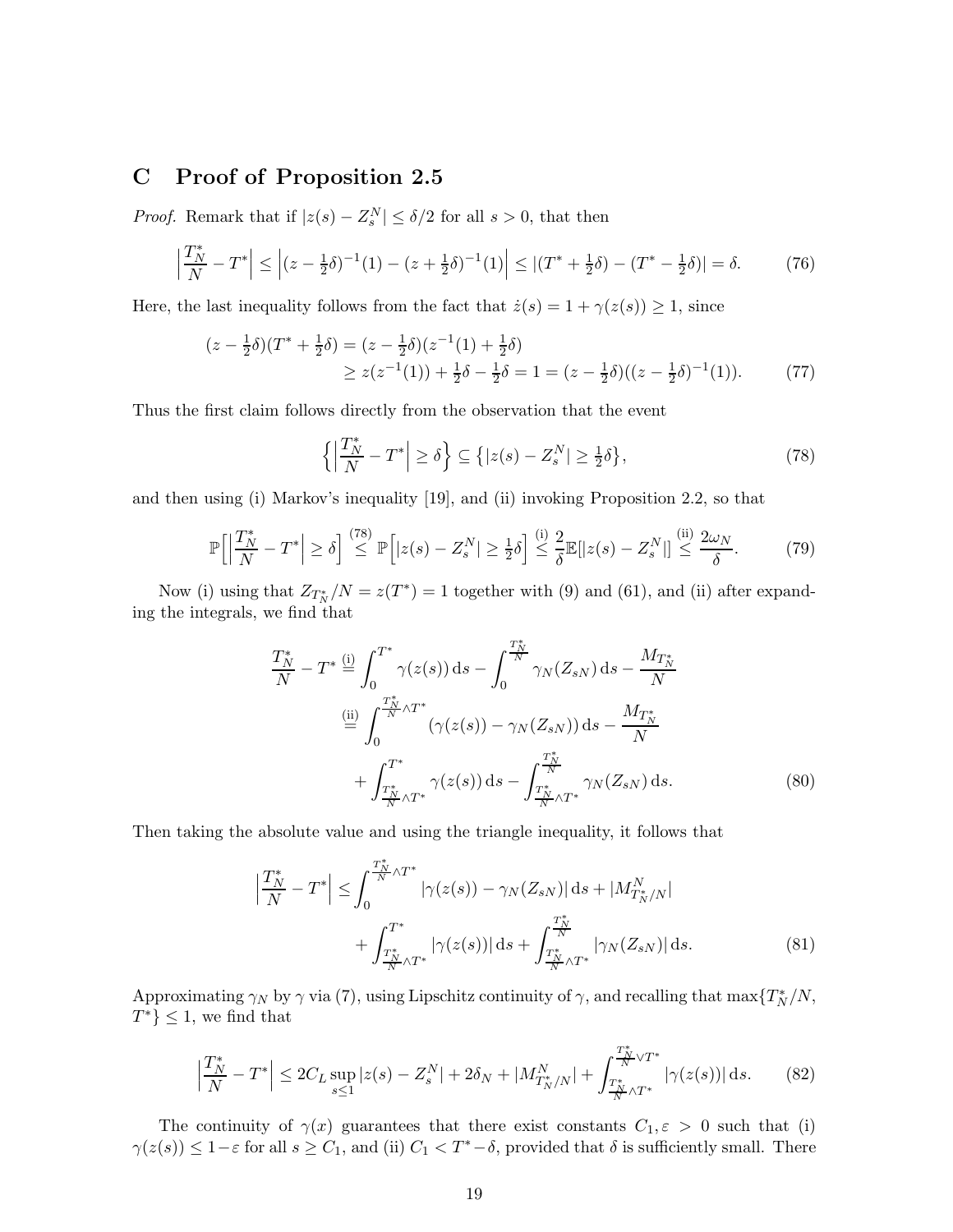are now two possible cases: either (a)  $C_1 \le T_N^* / N \wedge T^*$ , or (b)  $T_N^* / N \wedge T^* < C_1 < T_N^* / N \vee T^*$ . For convenience, we first split the integral according to

$$
\int_{\frac{T_N^*}{N}\wedge T^*}^{\frac{T_N^*}{N}\vee T^*} |\gamma(z(s))| ds = \int_{\frac{T_N^*}{N}\wedge T^*}^{\frac{T_N^*}{N}\vee T^*} |\gamma(z(s))| (\mathbb{1}[s < C_1] + \mathbb{1}[s \ge C_1]) ds. \tag{83}
$$

Then splitting further into case (a), we have that

$$
\int_{\frac{T_N^*}{N} \wedge T^*}^{\frac{T_N^*}{N} \vee T^*} |\gamma(z(s))| \mathbb{1} \left[ s < C_1, C_1 \le \frac{T_N^*}{N} \wedge T^* \right] \, \mathrm{d}s = 0,\tag{84}
$$

and

$$
\int_{\frac{T_N^*}{N}\wedge T^*}^{\frac{T_N^*}{N}\vee T^*} |\gamma(z(s))| \mathbb{1}\left[s \ge C_1, C_1 \le \frac{T_N^*}{N} \wedge T^*\right] ds
$$
\n
$$
\le (1-\varepsilon) \Big| \frac{T_N^*}{N} - T^* \Big| \mathbb{1}\Big[C_1 \le \frac{T_N^*}{N} \wedge T^*\Big].
$$
\n(85)

Next let  $C_2$  be a constant such that  $C_2 \geq \int_{T_N^*/N \wedge T^*}^{C_1} |\gamma(z(s))| ds$ . We can then, after splitting further into case (b), bound

$$
\int_{\frac{T_N^*}{N}\wedge T^*}^{\frac{T_N^*}{N}\vee T^*} |\gamma(z(s))| \mathbb{1}\left[s < C_1, \frac{T_N^*}{N} \wedge T^* < C_1 < \frac{T_N^*}{N} \vee T^*\right] ds
$$
\n
$$
= \int_{\frac{T_N^*}{N}\wedge T^*}^{C_1} |\gamma(z(s))| ds \mathbb{1}\left[\frac{T_N^*}{N}\wedge T^* < C_1 < \frac{T_N^*}{N} \vee T^*\right]
$$
\n
$$
\leq C_2 \mathbb{1}\left[\frac{T_N^*}{N}\wedge T^* < C_1 < \frac{T_N^*}{N} \vee T^*\right] \leq C_2 \mathbb{1}\left[\frac{T_N^*}{N} < C_1\right],
$$
\n(86)

since if  $\mathbb{1}[T_N^*/N \wedge T^*] < C_1 < T_N^*/N \vee T^*$  = 1, clearly  $T_N^*/N \wedge T^* < C_1$ . But by construction  $C_1 < T^*$ , so it must hold that  $T_N^* / N < C_1$  and thus  $\mathbb{1}[T_N^* / N < C_1] = 1$ . Next, we bound

$$
\int_{\frac{T_N^*}{N} \wedge T^*}^{\frac{T_N^*}{N} \vee T^*} |\gamma(z(s))| \mathbb{1} \left[ s \ge C_1, \frac{T_N^*}{N} \wedge T^* < C_1 < \frac{T_N^*}{N} \vee T^* \right] \, \mathrm{d}s \tag{87}
$$
\n
$$
\le (1 - \varepsilon) \Big| \frac{T_N^*}{N} - T^* \Big| \mathbb{1} \Big[ \frac{T_N^*}{N} \wedge T^* < C_1 < \frac{T_N^*}{N} \vee T^* \Big].
$$

Summarizing, there thus exists a constant  $C_2$  such that

$$
\left| \frac{T_N^*}{N} - T^* \right| \le 2C_L \sup_{s \le 1} |z(s) - Z_s^N| + 2\delta_N + |M_{T_N^*/N}^N| + (1 - \varepsilon) \left| \frac{T_N^*}{N} - T^* \right| + C_2 \mathbb{1} \left[ \frac{T_N^*}{N} < C_1 \right].
$$
\n
$$
(88)
$$

Now recall that if  $|z(s) - Z_s^N| \le \delta/2$ , then  $|T_N^*/N - T^*| \le \delta$ . Moreover then also  $T_N^*/N \ge$  $C_1$  since  $C_1 < T^* - \delta$ . Hence,

$$
\left\{\frac{T_N^*}{N} < C_1\right\} \subset \left\{|z(s) - Z_s^N| > \frac{1}{2}\delta\right\}.\tag{89}
$$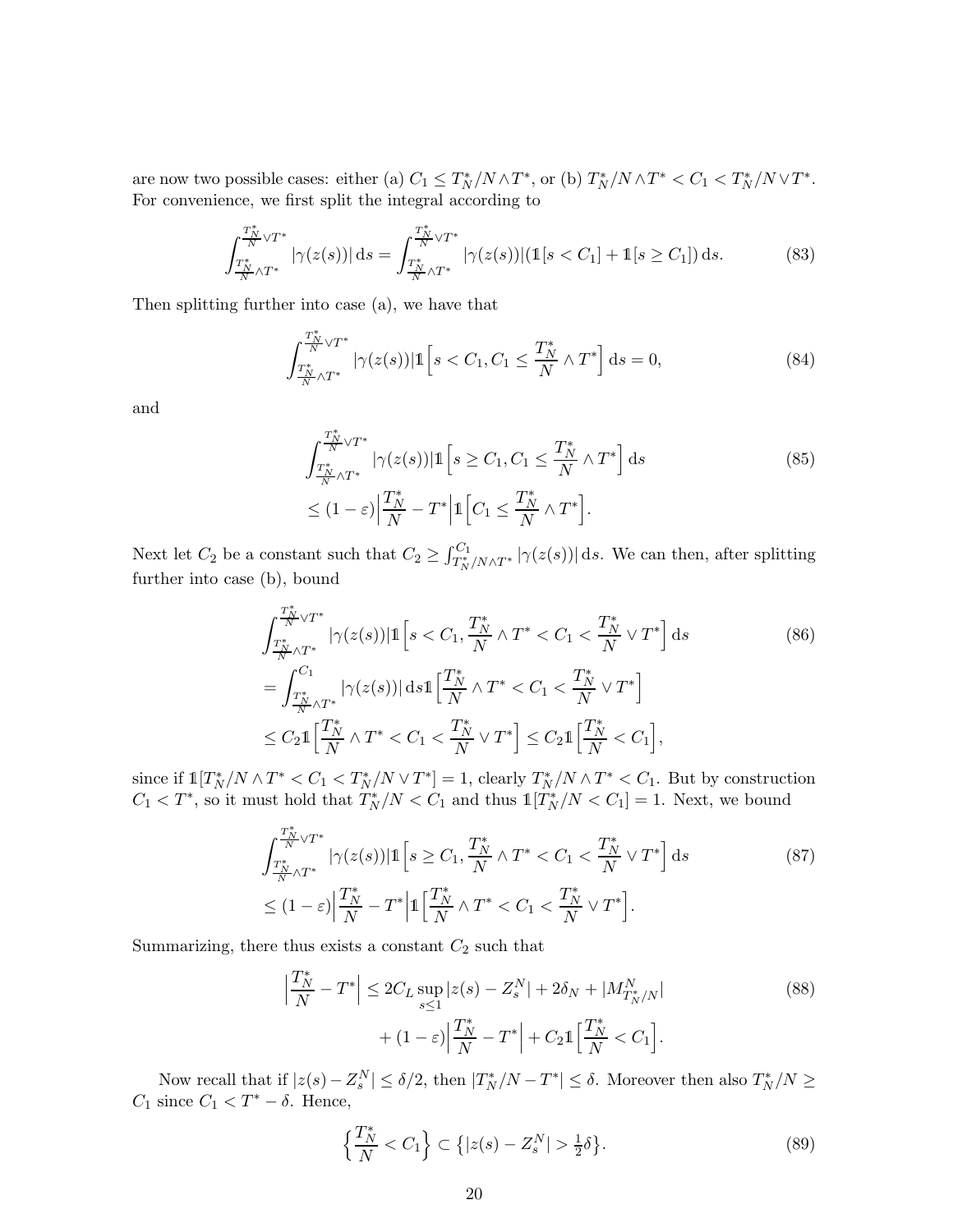Then by (i) collecting terms in and subsequently using (88), and then (ii) applying Minkowski's inequality [16], we obtain

$$
\varepsilon \left\| \frac{T_N^*}{N} - T^* \right\|_2 \stackrel{\text{(i)}}{\leq} \left\| 2C_L \sup_{s \leq 1} |z(s) - Z_s^N| + 2\delta_N + |M_{T_N^*/N}^N| + C_2 \mathbb{1} \left[ \frac{T_N^*}{N} < C_1 \right] \right\|_2
$$
\n
$$
\stackrel{\text{(ii)}}{\leq} 2C_L \|\sup_{s \leq 1} |z(s) - Z_s^N| \|_2 + 2\delta_N + \|M_{T_N^*/N}^N \|_2 + C_2 \left\| \mathbb{1} \left[ \frac{T_N^*}{N} < C_1 \right] \right\|_2. \tag{90}
$$

We now note that (iii) since  $f(y) = y^2$  is monotonically increasing for  $y \ge 0$  and (iv) by Markov's inequality,

$$
\left\|1\left[\frac{T_N^*}{N} < C_1\right]\right\|_2 = \mathbb{P}\left[\frac{T_N^*}{N} < C_1\right]^{\frac{1}{2}} \stackrel{(89)}{\leq} \mathbb{P}[\left|z(s) - Z_s^N\right| > \frac{1}{2}\delta]^{\frac{1}{2}} \tag{91}
$$
\n
$$
\stackrel{\text{(iii)}}{=} \mathbb{P}[\left|z(s) - Z_s^N\right|^2 > \frac{1}{4}\delta^2]^{\frac{1}{2}} \stackrel{\text{(iv)}}{=} \frac{2}{\delta} \mathbb{E}[\left|z(s) - Z_s^N\right|^2]^{\frac{1}{2}} = \frac{2}{\delta} \|z(s) - Z_s^N\|_2.
$$

Therefore,

$$
\varepsilon \left\| \frac{T_N^*}{N} - T^* \right\|_2 \le \left( 2C_L + \frac{2C_2}{\delta} \right) \|\sup_{s \le 1} |z(s) - Z_s^N| \|_2 + 2\delta_N + \|M_{T_N^*/N}^N \|_2. \tag{92}
$$

Thus by finally using Proposition 2.2 and  $(72)$ , we have that there exist constants  $C_3$ ,  $C_4$  so that

$$
\varepsilon \left\| \frac{T_N^*}{N} - T^* \right\|_2 \le C_3 \omega_N + 2\delta_N + \sqrt{\frac{\bar{\psi}_N}{N}} \le C_4 \omega_N,
$$
\n(93)

\nProof.

which concludes the proof.

# D Proof of Proposition 2.7

*Proof.* First, recall that by  $(9)$  and  $(61)$ , see  $(80)$ ,

$$
\frac{T_N^*}{N} - T^* = \int_0^{T^*} \gamma(z(s)) \, ds - \int_0^{\frac{T_N^*}{N}} \gamma_N(Z_{sN}) \, ds - M_{T_N^*/N}^N,\tag{94}
$$

Note furthermore that

$$
W_{T^*}^N \stackrel{(13)}{=} \sqrt{N} \left( Z_{T^*}^N - z(T^*) \right) \stackrel{(61)}{=} \sqrt{N} \left( \int_0^{\frac{[T^*N]}{N}} (1 + \gamma_N(Z_{sN})) \, ds + M_{T^*}^N - z(T^*) \right)
$$
  

$$
= \sqrt{N} \left( \int_0^{T^*} (1 + \gamma_N(Z_{sN})) \, ds + M_{T^*}^N - z(T^*) \right) + \sqrt{N} \Delta_{N,T^*}
$$
(95)

where  $M_{T^*}^N = M_{[T^*N]}/N$ . Recall that the error  $\Delta_{N,T^*}$  introduced by replacing the upper integration boundary, can readily be bounded by  $|\Delta_{N,T^*}| \leq (1 + \bar{\gamma}_N)/N$ , see (64).

Comparing (94) and (95), a subsequent natural series of steps would be to (i) add comparison terms  $\pm W_{T^*}^N$  and use the triangle inequality, and then (ii) substitute (95), use the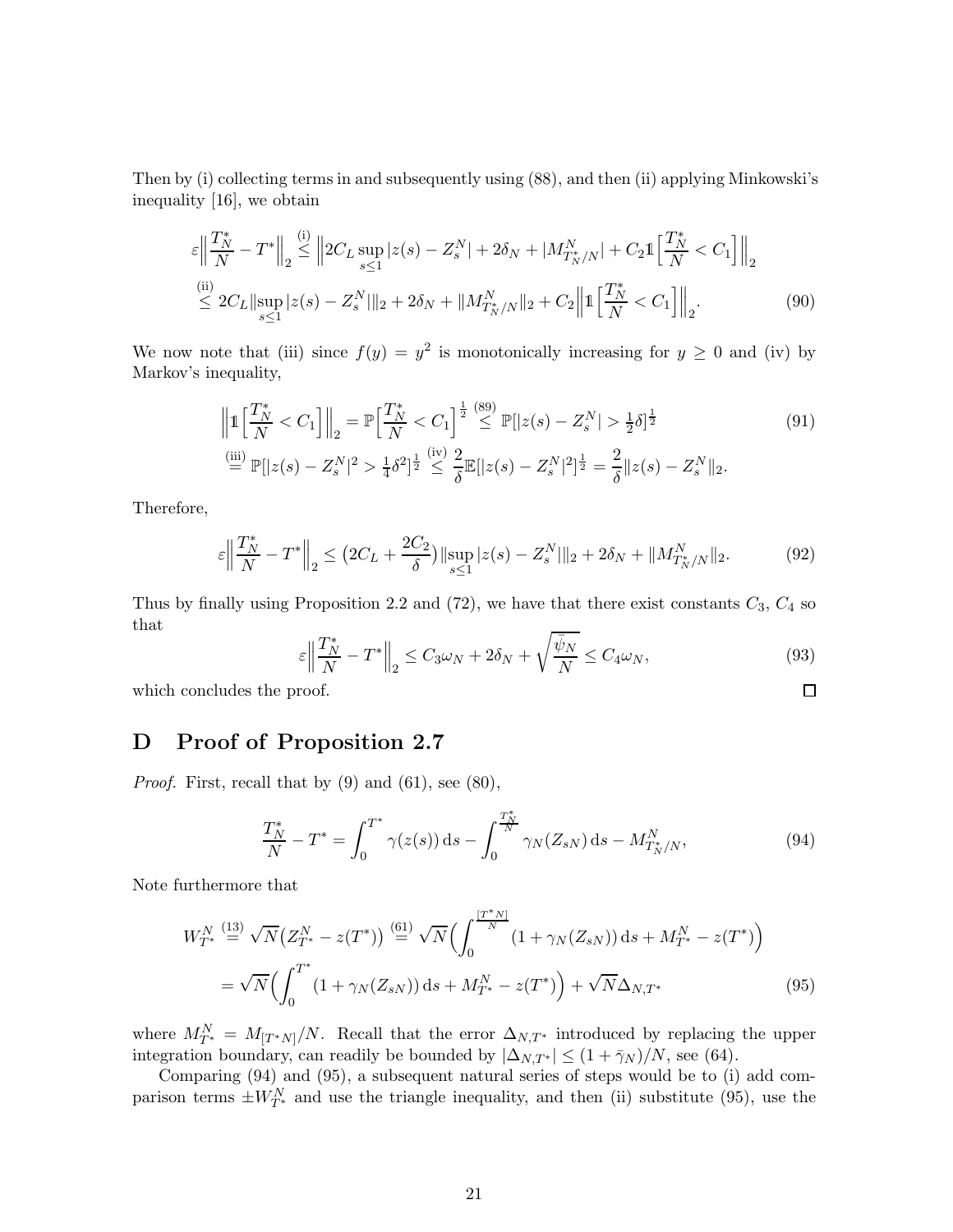triangle inequality, and upper bound  $|\Delta_{N,T^*}| \leq (1 + \bar{\gamma}_N)/N$ , after which we arrive at

$$
\begin{split}\n&\left|\sqrt{N}\left(\frac{T_N^*}{N} - T^*\right) + W_{T^*}\right| \\
&\stackrel{\text{(i)}}{\leq} \left|\sqrt{N}\left(\int_0^{T^*} \gamma(z(s)) \, \mathrm{d} s - \int_0^{\frac{T_N^*}{N}} \gamma_N(Z_{sN}) \, \mathrm{d} s - M_{T_N^*/N}^N\right) + W_{T^*}^N\right| + |W_{T^*} - W_{T^*}^N| \\
&\stackrel{\text{(ii)}}{\leq} \left|\sqrt{N}\left(\int_0^{T^*} \gamma(z(s)) \, \mathrm{d} s - \int_0^{\frac{T_N^*}{N}} \gamma_N(Z_{sN}) \, \mathrm{d} s - M_{T_N^*/N}^N\right)\right. \\
&\left. + \sqrt{N}\left(\int_0^{T^*} (1 + \gamma_N(Z_{sN})) \, \mathrm{d} s + M_{T^*}^N - z(T^*)\right)\right| + |W_{T^*} - W_{T^*}^N| + \frac{1 + \bar{\gamma}_N}{\sqrt{N}} \\
&= \text{term I} + \text{term II} + \frac{1 + \bar{\gamma}_N}{\sqrt{N}}.\n\end{split} \tag{96}
$$

We will now proceed and bound term I and II.

Note that the expectation of term II can be directly bounded by Proposition 2.4, i.e. there exists a constant  $C_2$  such that

$$
\mathbb{E}[\text{term II}] = \mathbb{E}[|W_{T^*} - W_{T^*}^N|] \le \mathbb{E}[\sup_{t \le 1} |W_t - W_t^N|] \le C_2 \frac{\log(N)}{\sqrt{N}}.
$$
\n(97)

Bounding term I requires more work. Using (95), the integral version of  $\dot{z} = 1 + \gamma(z)$ , and the triangle inequality, we find that

term 
$$
I \le \sqrt{N} \Big| \int_0^{T^*} \gamma_N(Z_{sN}) ds - \int_0^{\frac{T_N^*}{N}} \gamma_N(Z_{sN}) ds \Big| + \sqrt{N} |M_{T^*}^N - M_{T_N^*/N}^N|
$$
  
= term Ia + term Ib, (98)

and we now proceed with bounding term Ia and Ib separately.

In order to bound term Ia, we add comparison terms  $\pm \gamma (Z_{sN}/N)$  and  $\pm \gamma (z(s))$  and use the triangle inequality, so that  $2^2$ 

term Ia 
$$
\leq \sqrt{N} \Big| \int_{\frac{T_N^*}{N}}^{T^*} \gamma_N(Z_{sN}) - \gamma \Big(\frac{Z_{sN}}{N}\Big) ds \Big| + \sqrt{N} \Big| \int_{\frac{T_N^*}{N}}^{T^*} \gamma \Big(\frac{Z_{sN}}{N}\Big) - \gamma(z(s)) ds \Big|
$$
  
+  $\sqrt{N} \Big| \int_{\frac{T_N^*}{N}}^{T^*} \gamma(z(s)) ds \Big|$  (99)

Then by approximating  $\gamma_N$  by  $\gamma$ , using the Lipschitz continuity of  $\gamma$ , and upper bounding the first two integrands, we find that

term Ia 
$$
\leq \sqrt{N} \delta_N \left| \frac{T_N^*}{N} - T^* \right| + \sqrt{N} C_L \sup_{s \leq 1} \left| \frac{Z_{sN}}{N} - z(s) \right| \left| \frac{T_N^*}{N} - T^* \right|
$$
  
+  $\sqrt{N} \left| \int_{\frac{T_N^*}{N}}^{T^*} \gamma(z(s)) ds \right|$  (100)

<sup>2</sup>Note that we use the notation that  $\int_a^b = -\int_b^a$  when  $a > b$ .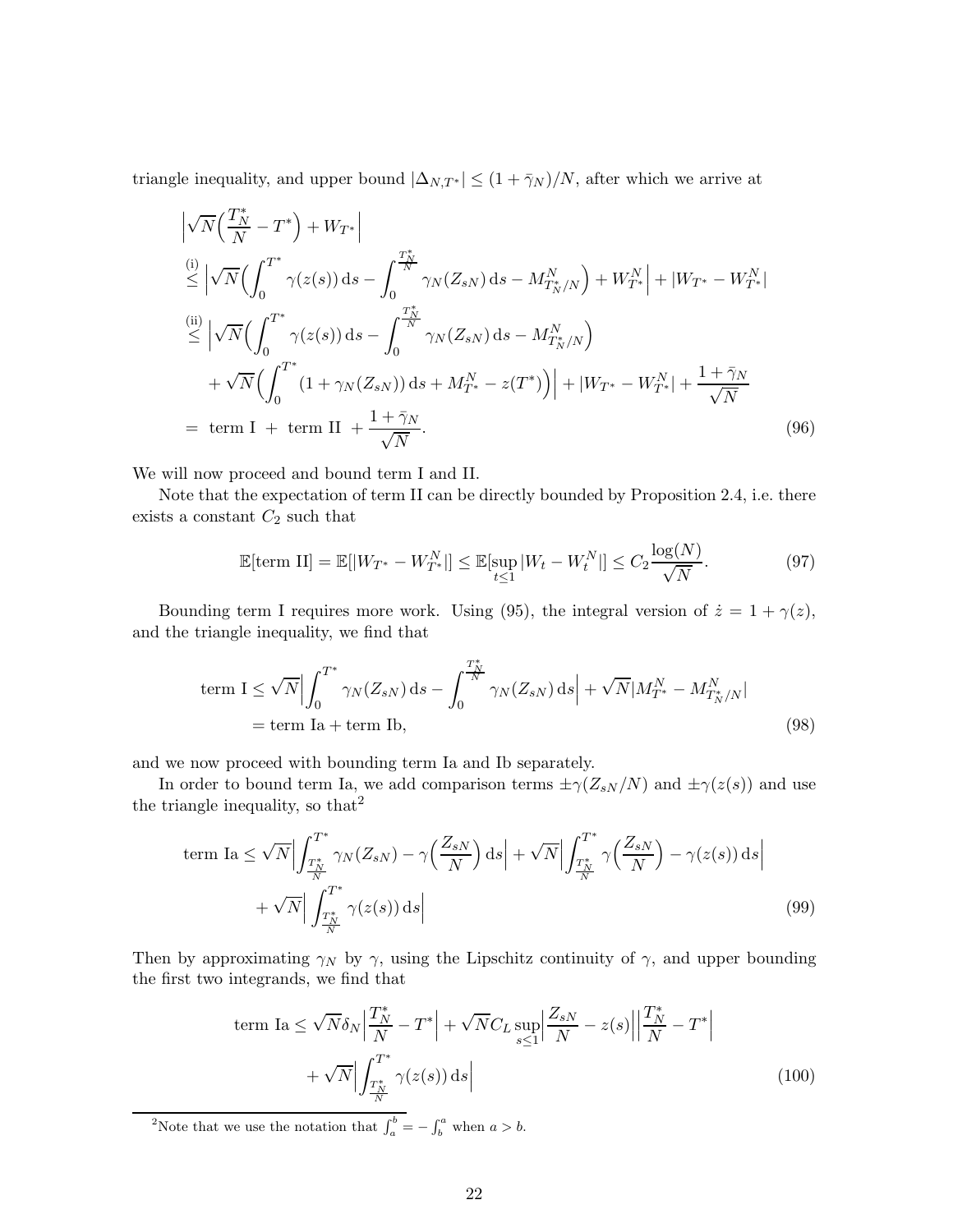Taking the expectation and using the triangle inequality, it follows that

$$
\mathbb{E}[\text{term Ia}] \leq \sqrt{N} \delta_N \mathbb{E}\Big[\Big|\frac{T_N^*}{N} - T^*\Big|\Big] + \sqrt{N} C_L \mathbb{E}\Big[\sup_{s \leq 1} \Big|\frac{Z_{sN}}{N} - z(s)\Big|\Big|\frac{T_N^*}{N} - T^*\Big|\Big] + \sqrt{N} \mathbb{E}\Big[\int_{\frac{T_N^*}{N}}^{T^*} |\gamma(z(s))| ds\Big].
$$
\n(101)

Applying Hölder's inequality [16],

$$
\mathbb{E}[\text{term Ia}] \leq \sqrt{N} \delta_N \left\| \frac{T_N^*}{N} - T^* \right\|_2 + \sqrt{N} C_L \left\| \sup_{s \leq 1} \left| \frac{Z_{sN}}{N} - z(s) \right| \right\|_2 \left\| \frac{T_N^*}{N} - T^* \right\|_2
$$
  
+  $\sqrt{N} \mathbb{E} \Big[ \int_{\frac{T_N^*}{N}}^{T^*} |\gamma(z(s))| ds \Big],$  (102)

and finally Propositions 2.2 and 2.5, we end up with

$$
\mathbb{E}[\text{term Ia}] \le \Omega_N \sqrt{N} (\delta_N + C_L \omega_N) + \sqrt{N} \mathbb{E} \Big[ \int_{\frac{T_N^*}{N}}^{T^*} |\gamma(z(s))| \, ds \Big]. \tag{103}
$$

In order to deal with the last term in (103), we will use a Taylor expansion of order zero around  $T^*$ . Specifically, we write

$$
\gamma(z(s)) = \gamma(z(T^*)) + c(s - T^*) + R_2 = c(s - T^*) + R_2,
$$
\n(104)

where we have recalled that  $\gamma(1) = 0$  by assumption and  $z(T^*) = 1$ . Then, by (i) the triangle inequality, (ii) upper bounding the integrand, and (iii) evaluating the integral, there exists a constant  $C_3$  so that

$$
\sqrt{N} \int_{\frac{T_N^*}{N}}^{T^*} |\gamma(z(s))| ds \le \sqrt{N} \int_{\frac{T_N^*}{N}}^{T^*} c|s - T^*| + |R_2| ds
$$
\n
$$
\stackrel{\text{(ii)}}{\leq} \sqrt{N} \int_{\frac{T_N^*}{N}}^{T^*} c \left| \frac{T_N^*}{N} - T^* \right| + |R_2| ds \le C_3 \sqrt{N} \left| \frac{T_N^*}{N} - T^* \right|^2,
$$
\n
$$
(105)
$$

where for the second term we have used that  $|R_2| = O((s - T^*)^2)$ , and that  $|s - T^*| \le 1$  for  $s \in [T_N^*/N, T^*]$ . Therefore, by Proposition 2.5,

$$
\sqrt{N} \mathbb{E} \Big[ \int_{\frac{T_N^*}{N}}^{T^*} |\gamma(z(s))| ds \Big] \le C_3 \sqrt{N} \mathbb{E} \Big[ \Big| \frac{T_N^*}{N} - T^* \Big|^2 \Big] \n\le C_3 \sqrt{N} \Big\| \frac{T_N^*}{N} - T^* \Big\|_2^2 \le C_3 \Omega_N^2 \sqrt{N}.
$$
\n(106)

Ultimately bounding (103) using (106), we conclude that there exists a constant  $C_1$  such that

$$
\mathbb{E}[\text{term Ia}] \le \Omega_N \sqrt{N} (\delta_N + C_L \omega_N + C_3 \Omega_N) \le C_1 \omega_N^2 \sqrt{N}.
$$
\n(107)

To finish the proof we still need to bound the expectation of term Ib, that is,  $\sqrt{N}\mathbb{E}[|M^N_{T^*}-\rangle]$  $M_{T_N^*/N}^N$ . By (i) Cauchy–Schwarz's inequality, (ii) definition of the scaled martingale, (iii)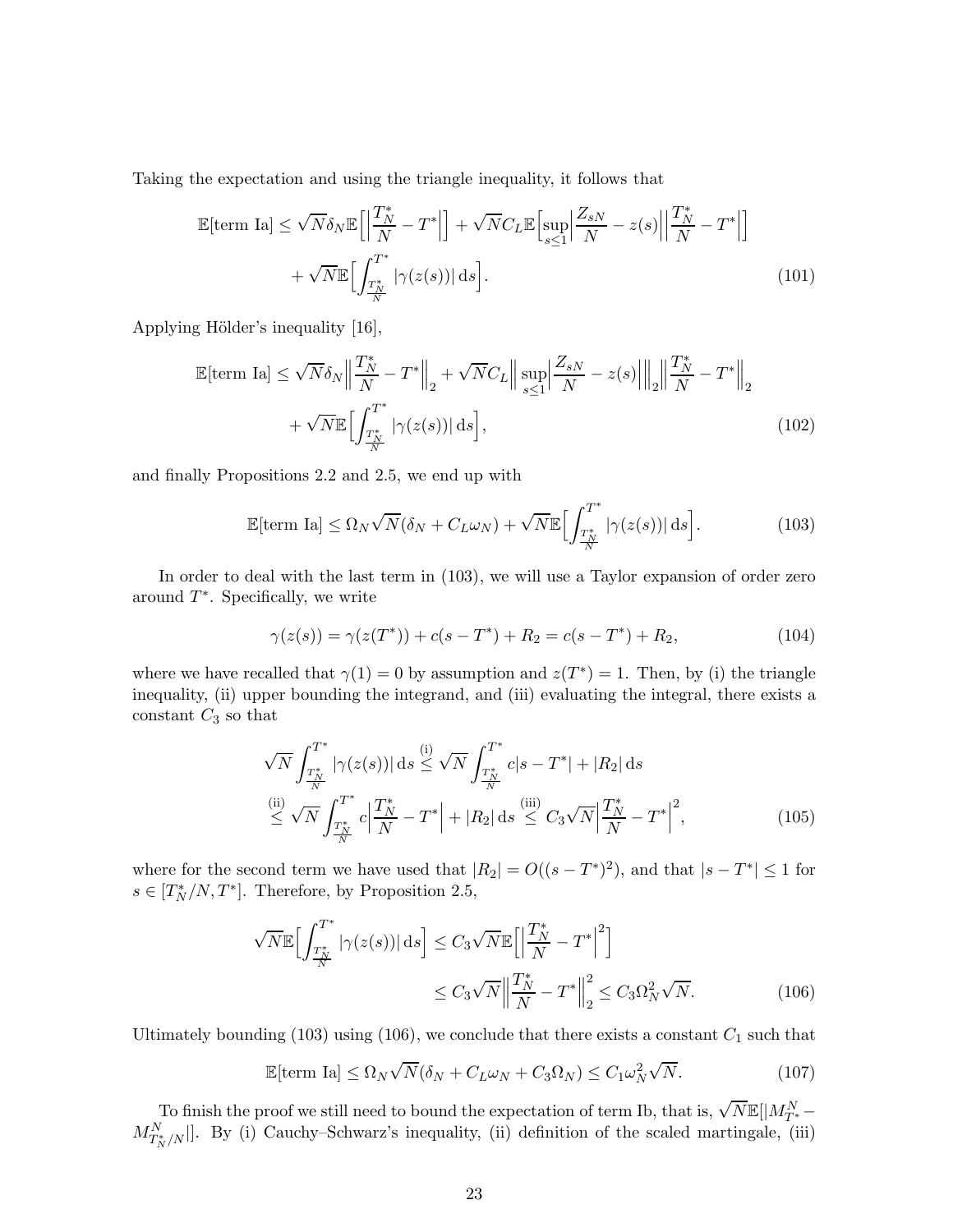calculating the increasing process similar to (70)–(72), and (iv)  $\mathbb{E}[(M_t - M_s)^2] = \mathbb{E}[M_t^2]$  $\mathbb{E}[M_s^2]$  for  $t > s$  as a consequence of  $M_t$  being a martingale, we find

$$
\sqrt{N} \mathbb{E}[|M_{T_N^*/N}^N - M_{T^*}^N|] \stackrel{\text{(i)}}{\leq} \sqrt{N} \mathbb{E}[|M_{T_N^*/N}^N - M_{T^*}^N|^2]^{\frac{1}{2}} \stackrel{\text{(ii)}}{=} \frac{1}{\sqrt{N}} \mathbb{E}[|M_{T_N^*} - M_{[T^*N]}|^2]^{\frac{1}{2}}
$$
  
\n
$$
\stackrel{\text{(iii)}}{=} \frac{1}{\sqrt{N}} \mathbb{E}[ ]^{\frac{1}{2}} \stackrel{\text{(iv)}}{=} \mathbb{E}\Big[\frac{1}{N} \sum_{i=T_N^* \wedge [T^*N]}^{T_N^* \vee [T^*N]} \psi_N(Z_i)\Big]^{\frac{1}{2}}.
$$
\n(108)

Then (v) upper bounding  $\psi_N(Z_i) \leq \bar{\psi}_N$ , (vi) adding compensation terms  $\pm T^*$ , applying the triangle inequality and upper bounding  $|T^*N - [T^*N]| \leq 1$ , it follows (vii) from Proposition 2.5 that

$$
\mathbb{E}[\text{term Ib}] = \sqrt{N} \mathbb{E}[|M_{T_N^*/N}^N - M_{T^*}^N|] \stackrel{\text{(v)}}{\leq} \mathbb{E}\left[\bar{\psi}_N \Big| \frac{T_N^*}{N} - \frac{[T^*N]}{N}\Big|\right]^{\frac{1}{2}} \n\stackrel{\text{(vi)}}{\leq} \left(\bar{\psi}_N \Big| \Big| \frac{T_N^*}{N} - T^* \Big| \Big|_1 + \frac{\bar{\psi}_N}{N}\right)^{\frac{1}{2}} \stackrel{\text{(vii)}}{\leq} \left(\bar{\psi}_N \Omega_N + \frac{\bar{\psi}_N}{N}\right)^{\frac{1}{2}}.
$$
\n(109)

Finally, we combine all bounds, resulting in

$$
\mathbb{E}\left[\left|\sqrt{N}\left(\frac{T_N^*}{N} - T^*\right) + W_{T^*}\right|\right] \le \mathbb{E}[\text{term Ia}] + \mathbb{E}[\text{term Ib}] + \mathbb{E}[\text{term II}] + \frac{1 + \bar{\gamma}_N}{\sqrt{N}}
$$
  

$$
\le C_1 \omega_N^2 \sqrt{N} + \left(\bar{\psi}_N \Omega_N + \frac{\bar{\psi}_N}{N}\right)^{\frac{1}{2}} + C_2 \frac{\log(N)}{\sqrt{N}} + \frac{1 + \bar{\gamma}_N}{\sqrt{N}}.
$$
 (110)

If the distribution of the number of neighbors is such that  $\delta_N = o(1/\sqrt{N})$ ,  $\bar{\gamma}_N = o(\sqrt{N})$ and  $\bar{\psi}_N = o(N^{1/4})$ , then  $\omega_N = o(1/N^{3/8})$  and  $\Omega_N = o(1/N^{3/8})$ , and all the product-terms in (110) converge to 0 as  $N \to \infty$ . We have thus proven that under these conditions, the limit is a Gaussian random variable with variance

$$
\sigma^2 = \mathbb{E}[W_{T^*}^2].\tag{111}
$$

Defining  $m(t) = \mathbb{E}[W_t^2]$ , and using Itô's formula [19], note that

$$
\mathbb{E}[W_t^2] = \mathbb{E}\Big[\int_0^t 2W_s dW_s + \frac{1}{2}2\beta_t\Big] = 2\int_0^t \gamma'(z(s)) \mathbb{E}[W_s^2] ds + \beta(t),\tag{112}
$$

and hence  $m(t)$  satisfies the differential system

$$
\dot{m} = -2\dot{\gamma}(z(t))m(t) + \dot{\beta}, \text{ with } m_0 = 0.
$$
 (113)

This finishes the proof.

 $\Box$